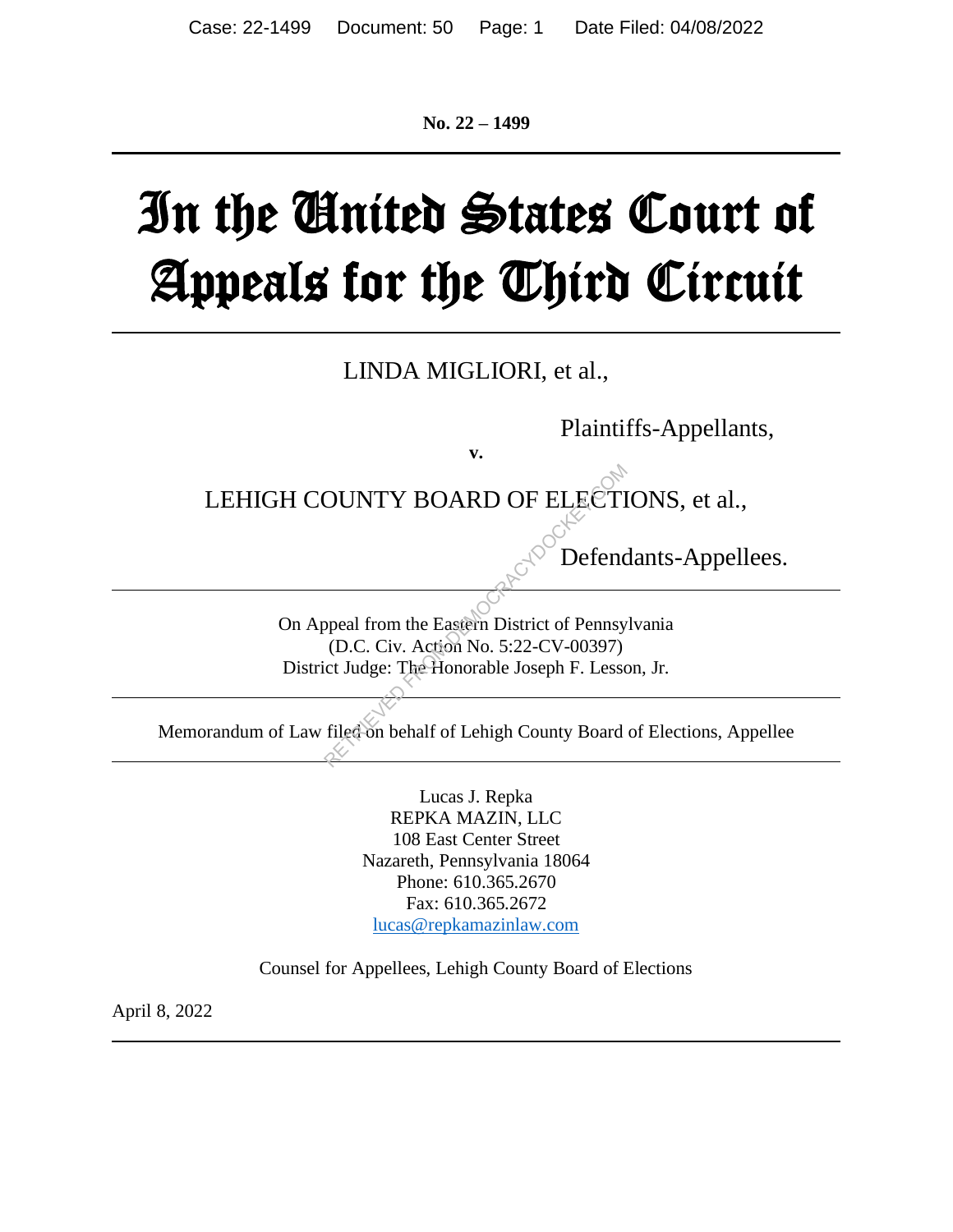# **TABLE OF CONTENTS**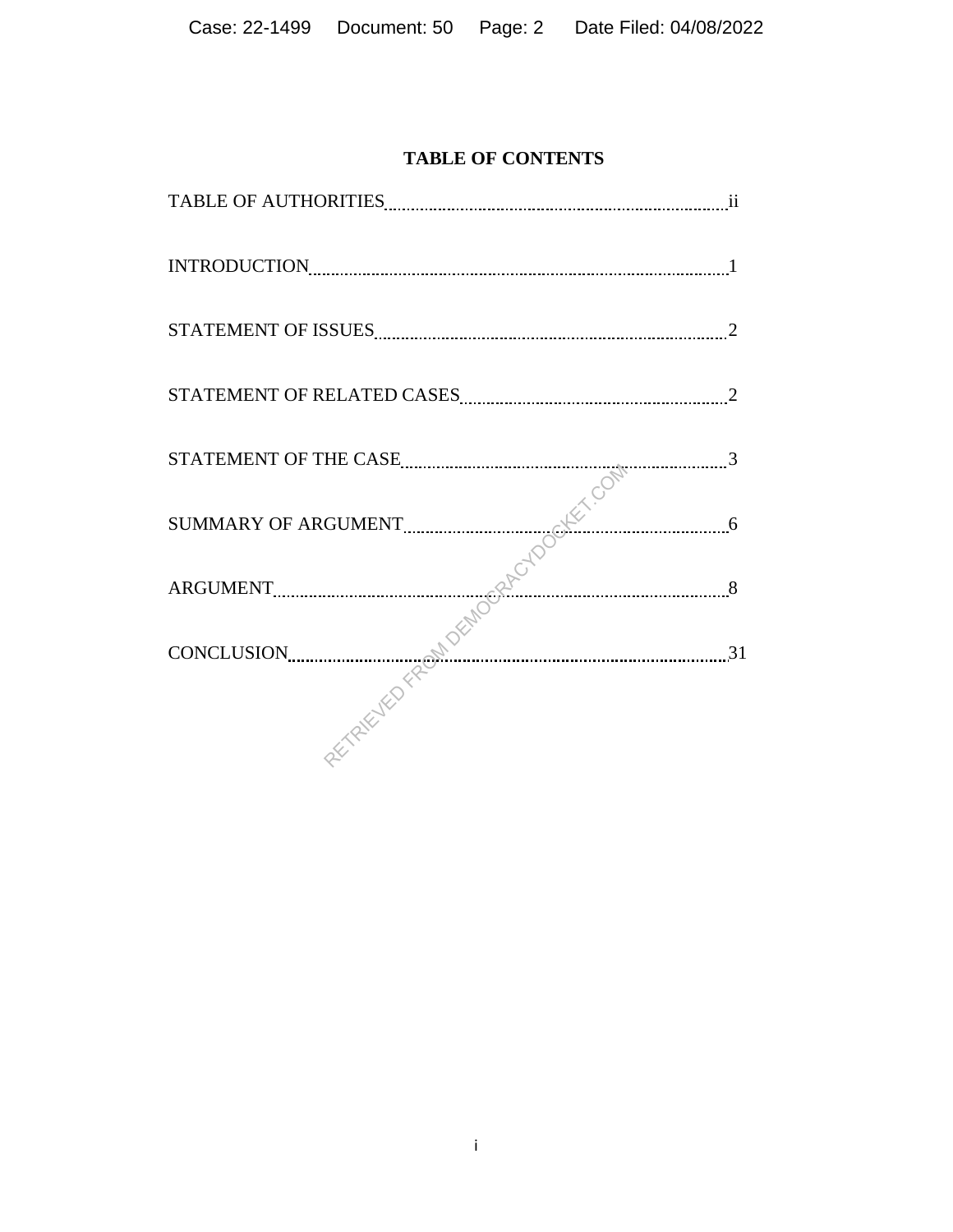# **TABLE OF AUTHORITIES**

# **CASES**

| Anderson v. Celebrezze, 460 U.S. 780, 788, 103 S.Ct.                        |  |
|-----------------------------------------------------------------------------|--|
|                                                                             |  |
|                                                                             |  |
|                                                                             |  |
|                                                                             |  |
| California v. Sierra Club, 451 U.S. 287, 294 (1981)                         |  |
|                                                                             |  |
| Chapman v. Houston Welfare Rights Organization, 441 U.S. 600, 617 (1979) 16 |  |
|                                                                             |  |
| Doe v. Mercy Catholic Med. Ctr., 850 F.3d 545, 558 (3d Cir. 2017)           |  |
|                                                                             |  |
|                                                                             |  |
|                                                                             |  |
| Golden State Transit Corp. v. Los Angeles, 493 U.S. 103, 106, 110 S.Ct.     |  |
|                                                                             |  |
|                                                                             |  |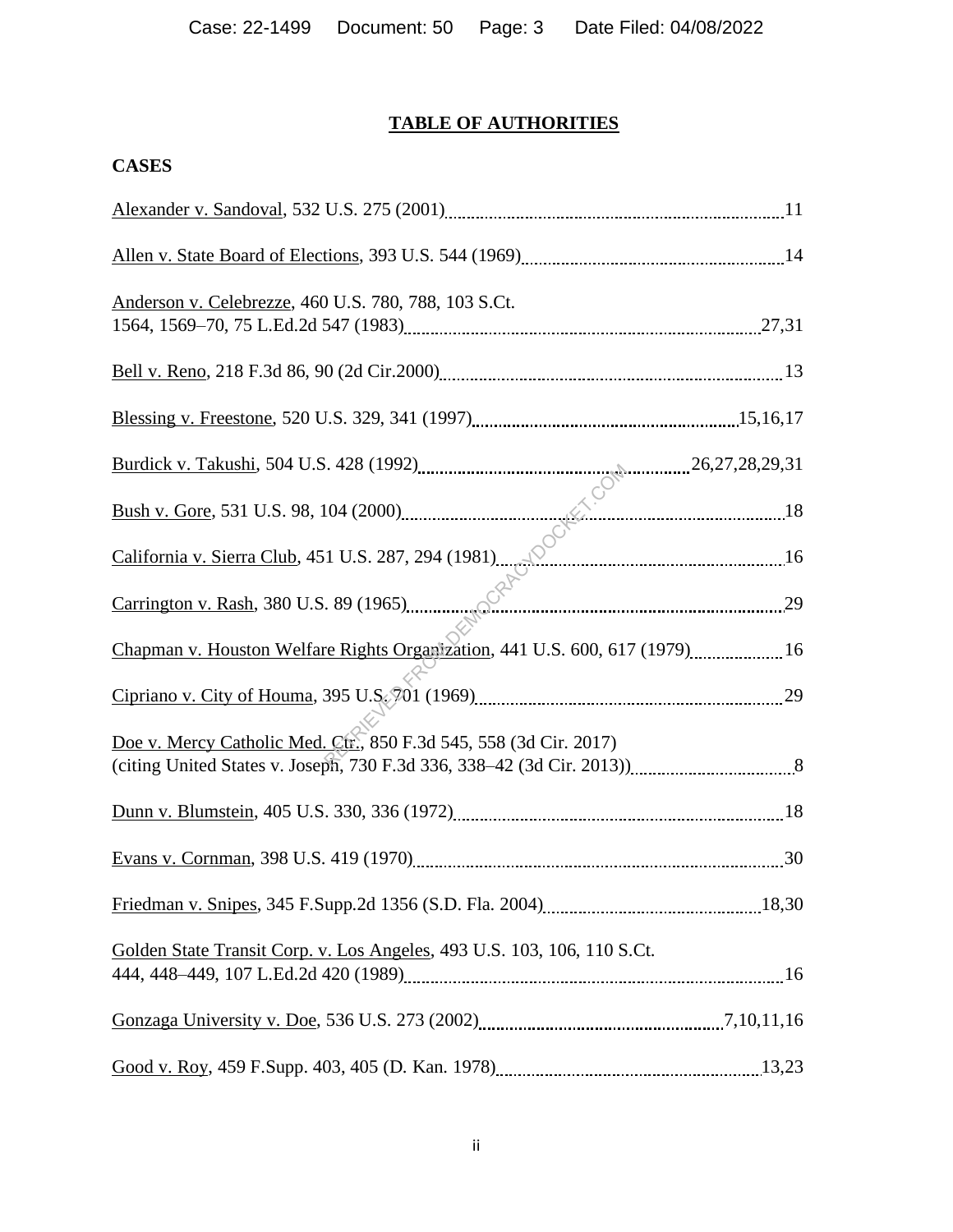| Howlette v. City of Richmond Virginia, 485 F.Supp. 17, 21–22 (E.D.Va.1978)19                    |  |
|-------------------------------------------------------------------------------------------------|--|
|                                                                                                 |  |
| In re Canvass of Absentee and Mail-in Ballots of November 3, 2020 General Election,             |  |
|                                                                                                 |  |
| Lassiter v. Northampton County Bd. of Elections, 360 U.S. 45, 50 (1959) 18                      |  |
|                                                                                                 |  |
| Marshak v. Treadwell, 240 F.3d 184, 192 (3d Cir. 2001)                                          |  |
|                                                                                                 |  |
| McIntyre v. Ohio Elections Comm'n, 514 U.S. 334, 345, 115 S.Ct.                                 |  |
|                                                                                                 |  |
| Monell v. Dep't of Soc. Servs., 436 U.S. 658, 690-91, 98 S.Ct. 2018,                            |  |
|                                                                                                 |  |
|                                                                                                 |  |
| Northeast Ohio Coalition for the Homeless v. Husted, 837 F.3d 612 (6 <sup>th</sup> Cir. 2016)30 |  |
|                                                                                                 |  |
| Pennhurst State School and Hospital v. Halderman, 451 U.S. 1, 17, 101 S.Ct. 1531,               |  |
|                                                                                                 |  |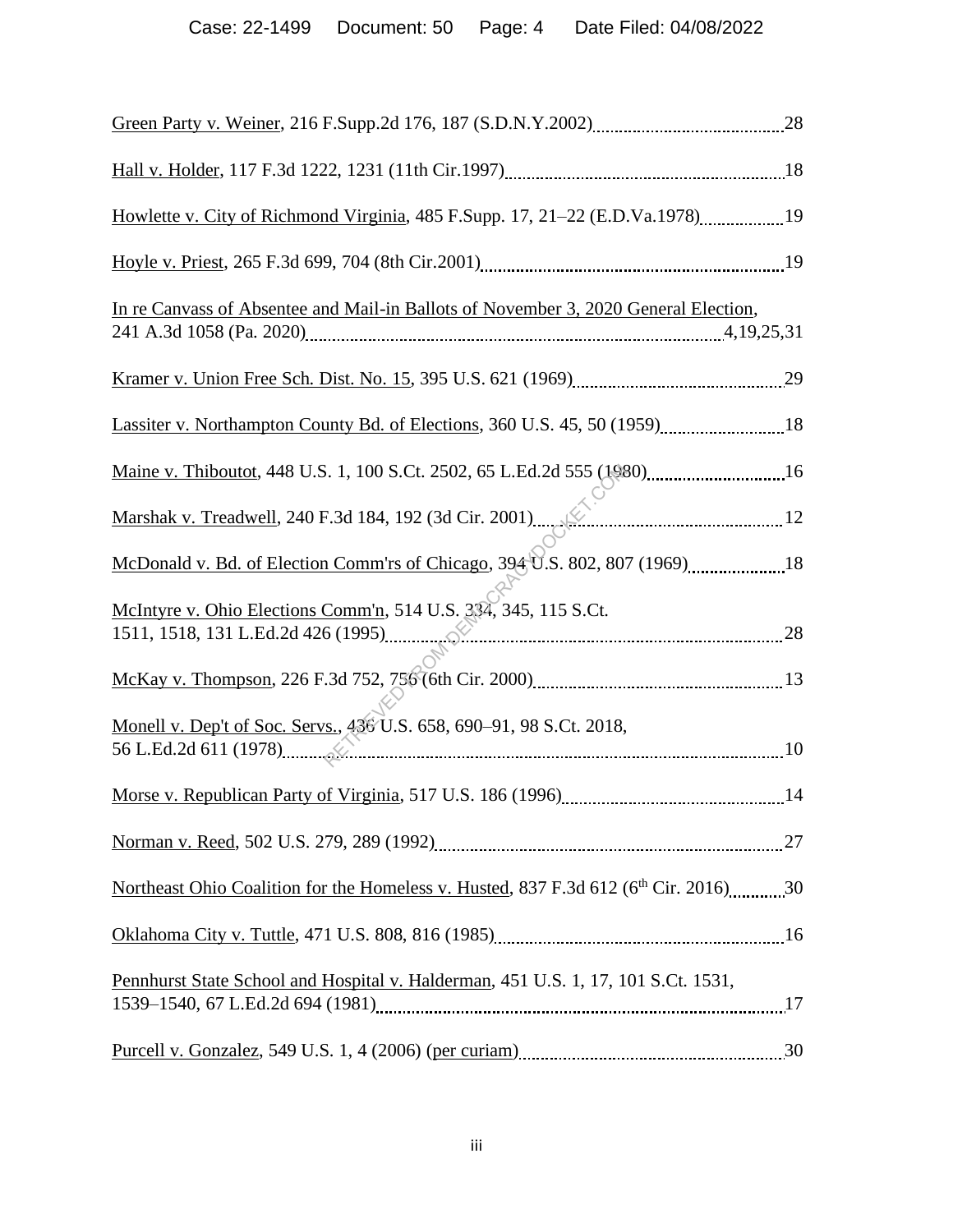| Ritter v. Lehigh County Board of Election, No. 9 MAL 2022, (Pa. Jan. 27, 2022), |  |
|---------------------------------------------------------------------------------|--|
|                                                                                 |  |
|                                                                                 |  |
|                                                                                 |  |
|                                                                                 |  |
|                                                                                 |  |
|                                                                                 |  |
|                                                                                 |  |
| Tashjian v. Republican Party of Connecticut, 479 U.S. 208, 217 (1986)18         |  |
|                                                                                 |  |
|                                                                                 |  |
|                                                                                 |  |
|                                                                                 |  |
| Wilder v. Virginia Hospital Association, 496 U.S. 498, at 510-511 (1990)17      |  |
| Willing v. Lake Orion Community Schools Bd. of Trustees, 924 F.Supp. 815        |  |
|                                                                                 |  |
|                                                                                 |  |
| Wright v. City of Roanoke Redevelopment Housing Authority, 479 U.S. 418,        |  |

# **FEDERAL STATUTES**

| 42 U.S.C.§ 1983 |  |
|-----------------|--|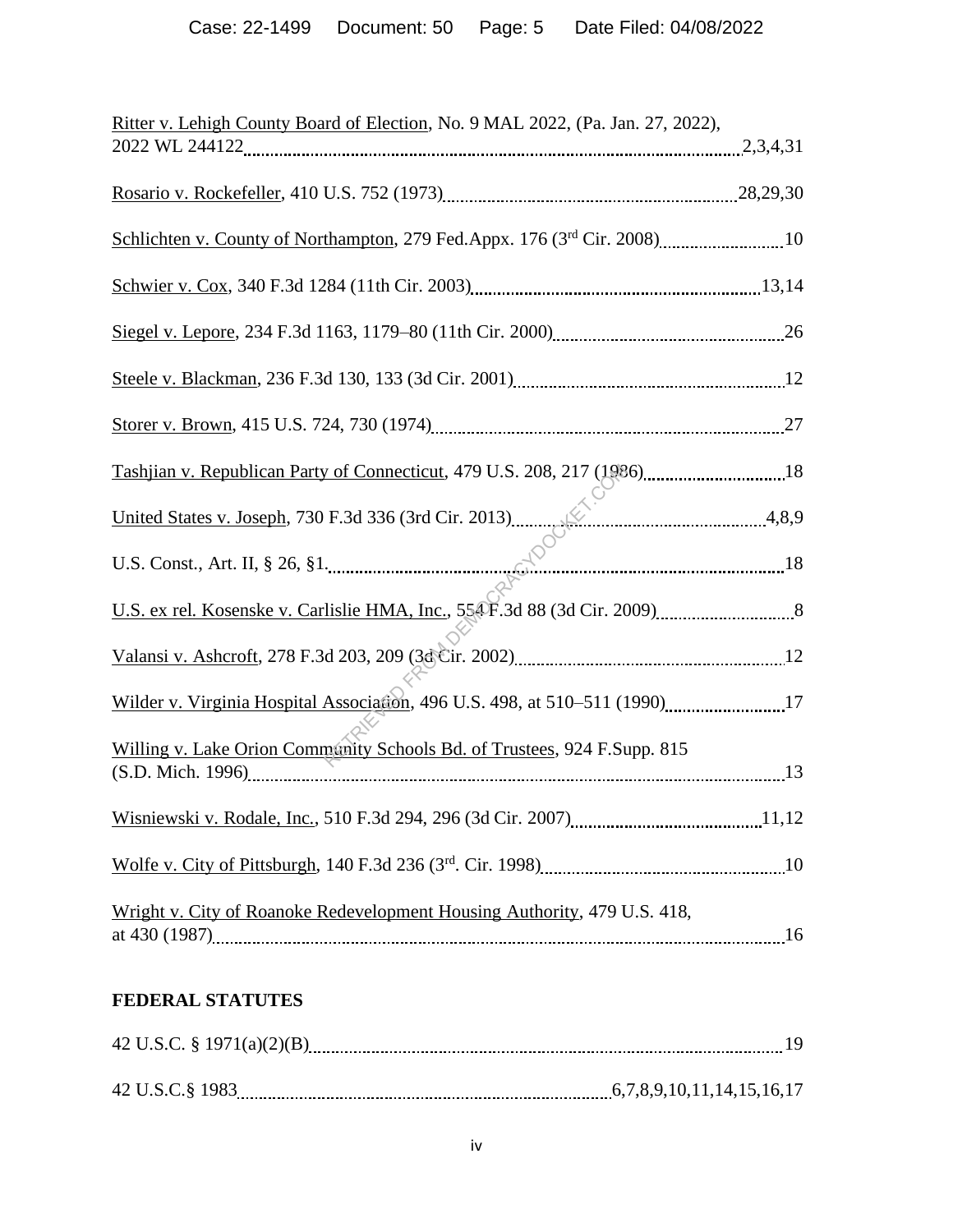RETRIEVED FROM DEMOCRACYDOCKET.COM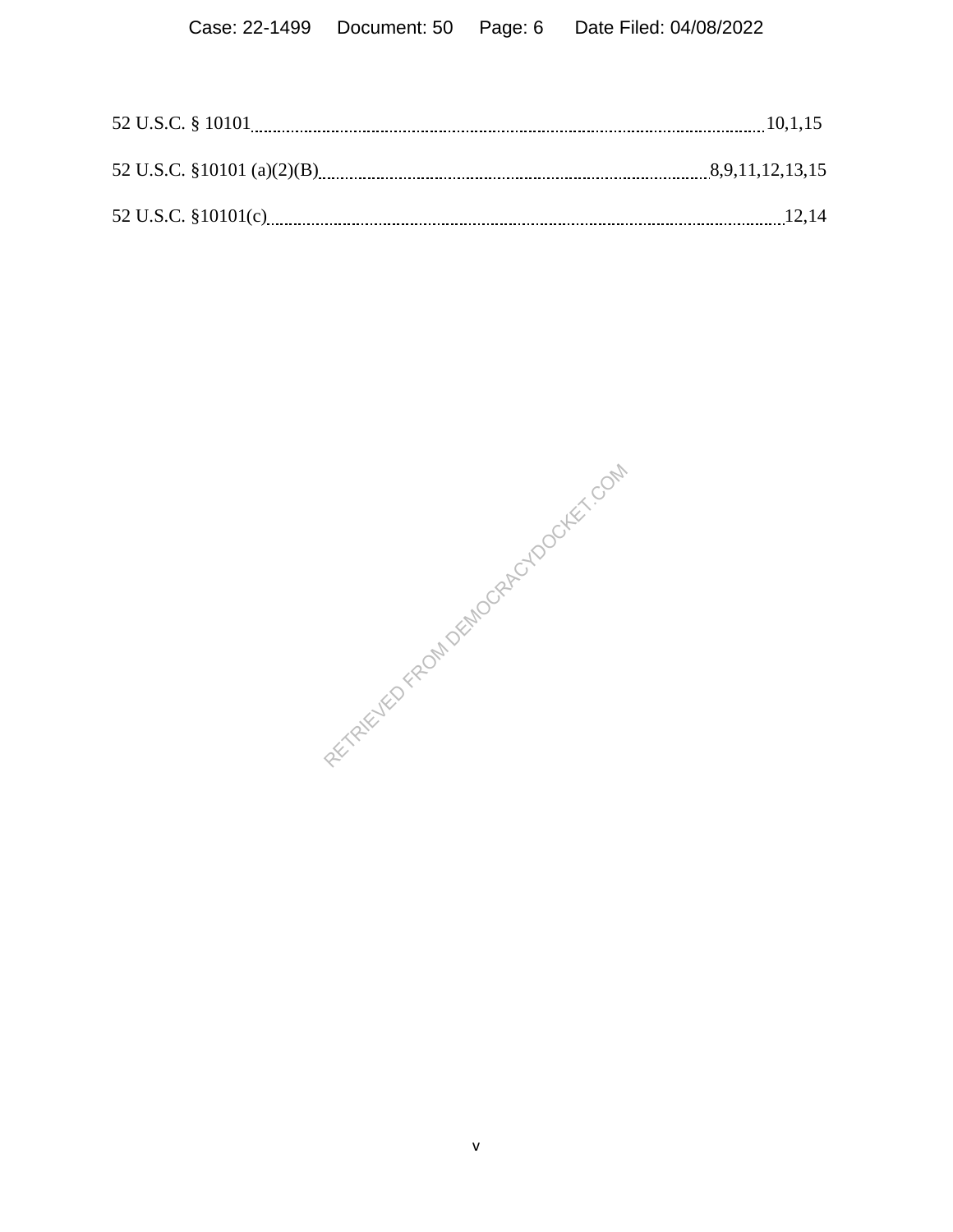#### **INTRODUCTION**

The Lehigh County Board of Elections (Board) respectfully requests this Court deny Plaintiffs' Appeal seeking to overturn the well-reasoned and well-written Opinion and Order of the District Court dated March 16, 2022. Upon review of the District Court's Opinion and Order, it is clear Appellants' arguments do not lie as a matter of law.

From a substantive standpoint, the sole issue presented to the District Court, and to this Court on appeal, is whether the Board must count 257 mail-in ballots that were submitted with a facially deficient ballot-return envelope. More specifically, all 257 mail-in ballots at issue failed to contain the date, which is required by Pennsylvania law, next to the signature line on the envelope. Upon receipt of the mail-in ballot and discovery of the missing date, these ballots were not opened and immediately set aside pursuant to Pennsylvania law. RETRIEVED FROM DEMOCRA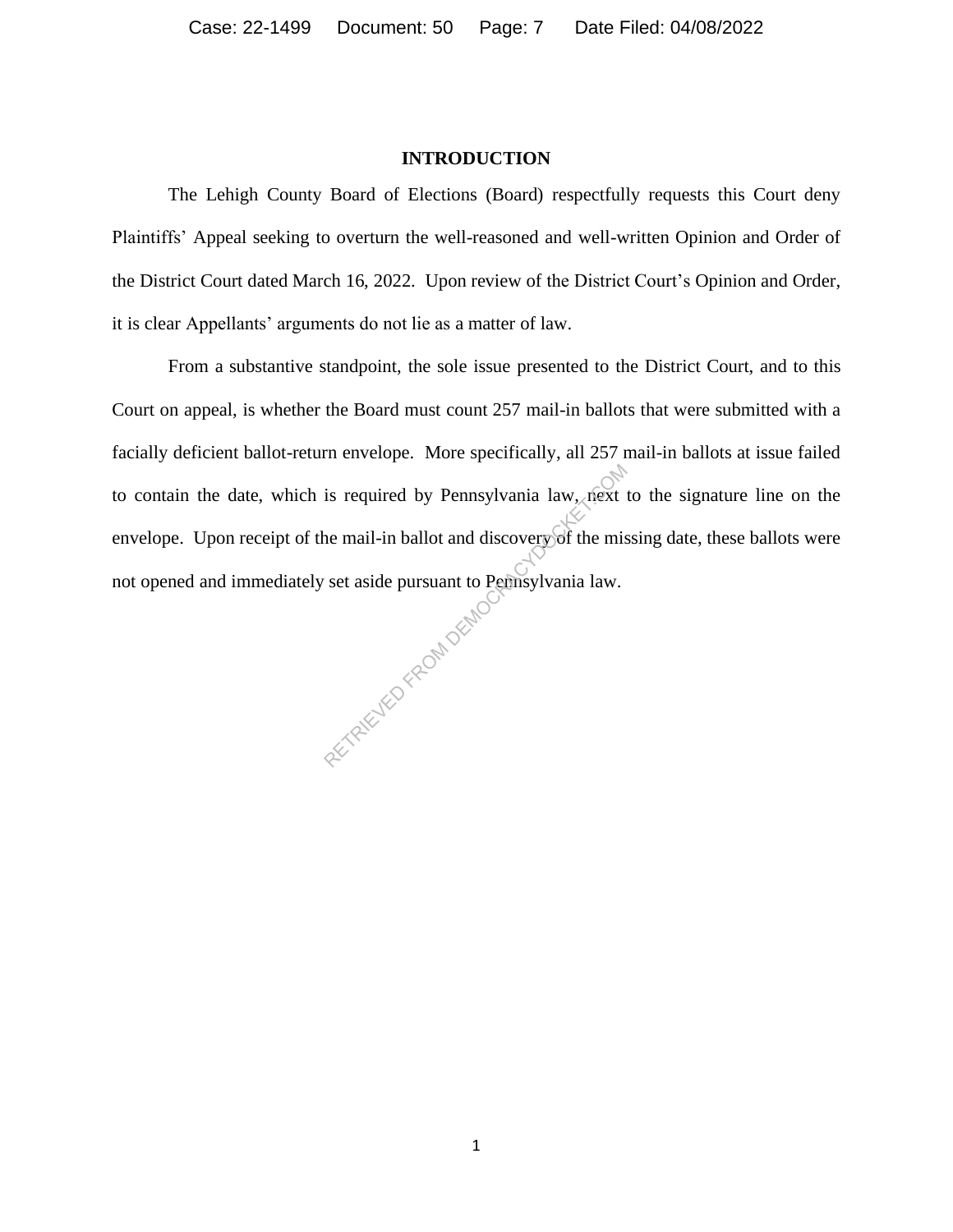## **STATEMENT OF ISSUES**

## 1. WEHTHER APPELLANTS WAIVED ITS ARGUMENT UNDER SECTION 1983, AND, THEREFORE, ARE NOT PERMITTED TO RAISE IT BEFORE THIS COURT.

Suggested Answer: Yes.

2. WHETHER THE DISTRICT COURT CORRECTLY CONCLUDED APPELLANTS LACK A PRIVATE CAUSE OF ACTION TO BRING SUIT UNDER THE MATERIALITY PROVISION OF THE CIVIL RIGHTS ACT.

Suggested Answer: Yes.

3. WHETHER THE DISTRICT COURT CORRECTLY CONCLUDED THE COMMONWEALTH OF PENNSYLVANIA'S DATE REQUIREMENT RELATED TO MAIL-IN BALLOTS DID NOT VIOLATE THE MATERIALITY PROVISON OF THE CIVIL RIGHTS ACT. Republikation

Suggested Answer: Yes.

# **STATEMENT OF RELATED CASES**

This action was not previously presented to this Court. The mail-in ballots at issue in this appeal were considered in a prior state court action, Ritter v. Lehigh County Board of Elections, which was a matter brought by a candidate under the Commonwealth's Election Code. Id., No. 122 Cd 2021, 2022 WL 16577 (Pa. Cmwlth Ct. Jan. 3, 2022) (Petition for Allowance of Appeal denied, 2022 WL 244122). Of note, while the aforementioned action was brought under Pennsylvania's Election Code, the Commonwealth Court did address the Materiality Provision of the Civil Rights Act in its decision.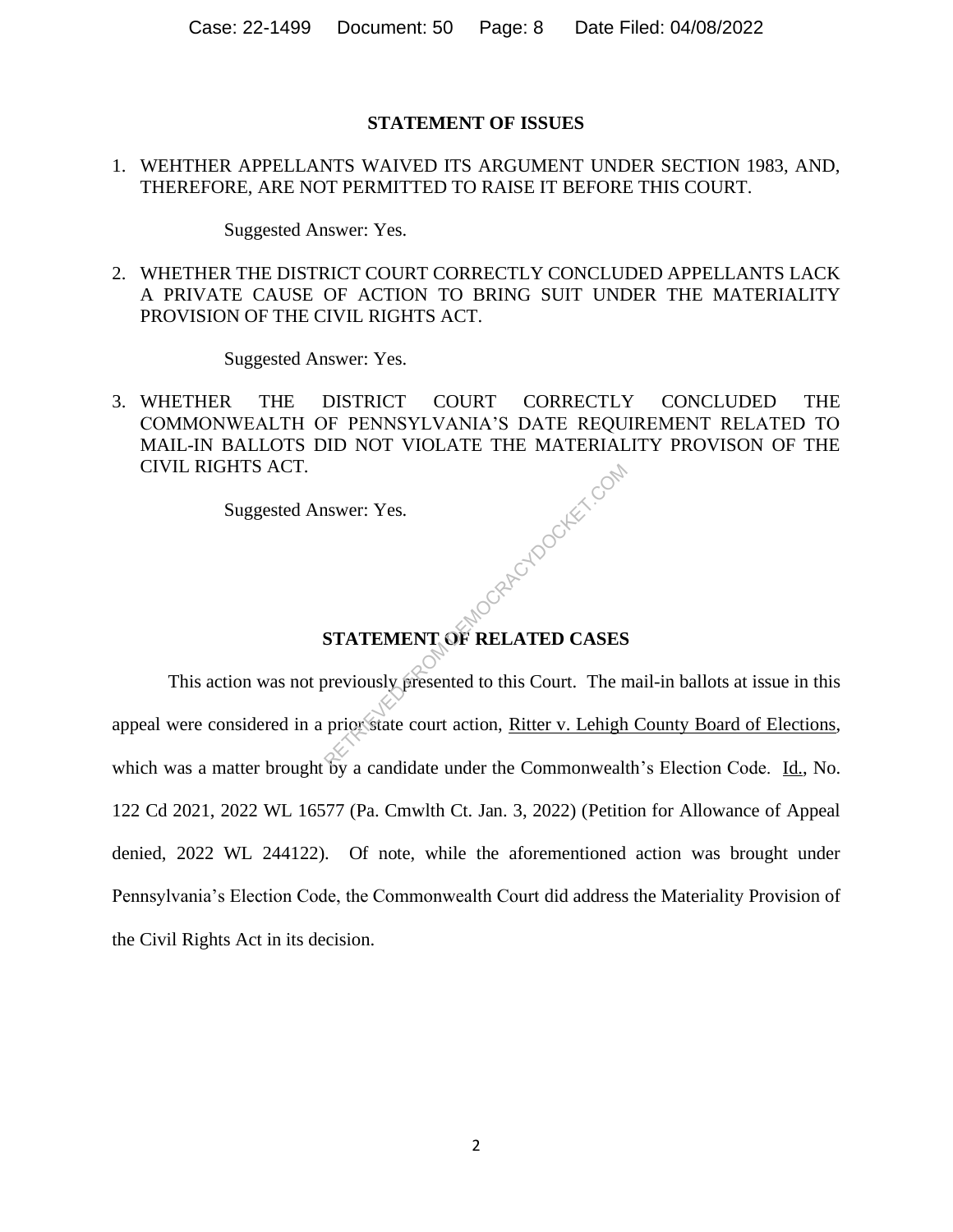## **STATEMENT OF THE CASE**

This case does not involve a conflict between state and federal law. Instead, this case involves the review of a state requirement to ensure it is consistent with federal law. Of note, three separate and distinct Courts have concluded that it is, the Commonwealth Court and the United States District Court expressly, and the Pennsylvania Supreme Court by denying review of the determination of the Commonwealth Court. Despite these determinations, the Appellants now ask this Court to conclude that Pennsylvania's requirement that an envelope providing a mail-in ballot contain a date, is invalid.

By way of background, the 2021 Municipal Election was held on November 2, 2021, and in that election, six candidates vied for three open seats on the Court of Common Pleas of Lehigh County. At the current time, two of the three judicial positions have been certified and Judges have been installed. The third position, which remains unofficially, but not officially certified under Pennsylvania Law, has David Ritter winning the judicial position over Zachary Cohen by 71 votes. $1$ nd, the 2021 Municipal Election was held<br>es vied for three open seats on the Court<br>e, two of the three judicial positions have<br>introduced by the position of the main and positions<br>and Ritter winning the judicial positions<br>

For the November 2021 election, the County's Office of Voter Registration and Elections received approximately 22,000 mail-in ballots. Of those ballots, 261 were deemed invalid by the Chief Clerk based upon the omission of a date or the inclusion of an improperly placed date on the

 $1$  Of note, originally, 261 mail-in ballots were set aside for defects on the ballot-return envelope. 257 of those ballots were for missing dates, and 4 were previously set aside for having the date in the wrong location on the ballot-return envelope. Following a decision by the Court of Common Pleas and the conclusion of the Appeal to the Commonwealth Court, the 4 votes with dates in the wrong location were counted. As a result, at a meeting on February 1, 2022, the Board counted the 4 votes and unofficially recertified the election. Under 25 P.S. §3154, the certification of an election in Pennsylvania is a two-step process. The first step requires the Board to unofficially certify the Election and then it must wait 5 calendar days to officially (finally) certify the Election. At a meeting on February 1, 2022, the Board unofficially certified the Election with David Ritter winning the judicial position by 71 votes over Zachary Cohen.

Pursuant to the District Court's Order dated February 2, 2022, and by agreement of the parties, the Board has not taken any action to officially certify the Election results until this Court enters an Order relative to the remaining 257 mail-in ballots that have not been opened, reviewed, or counted to date.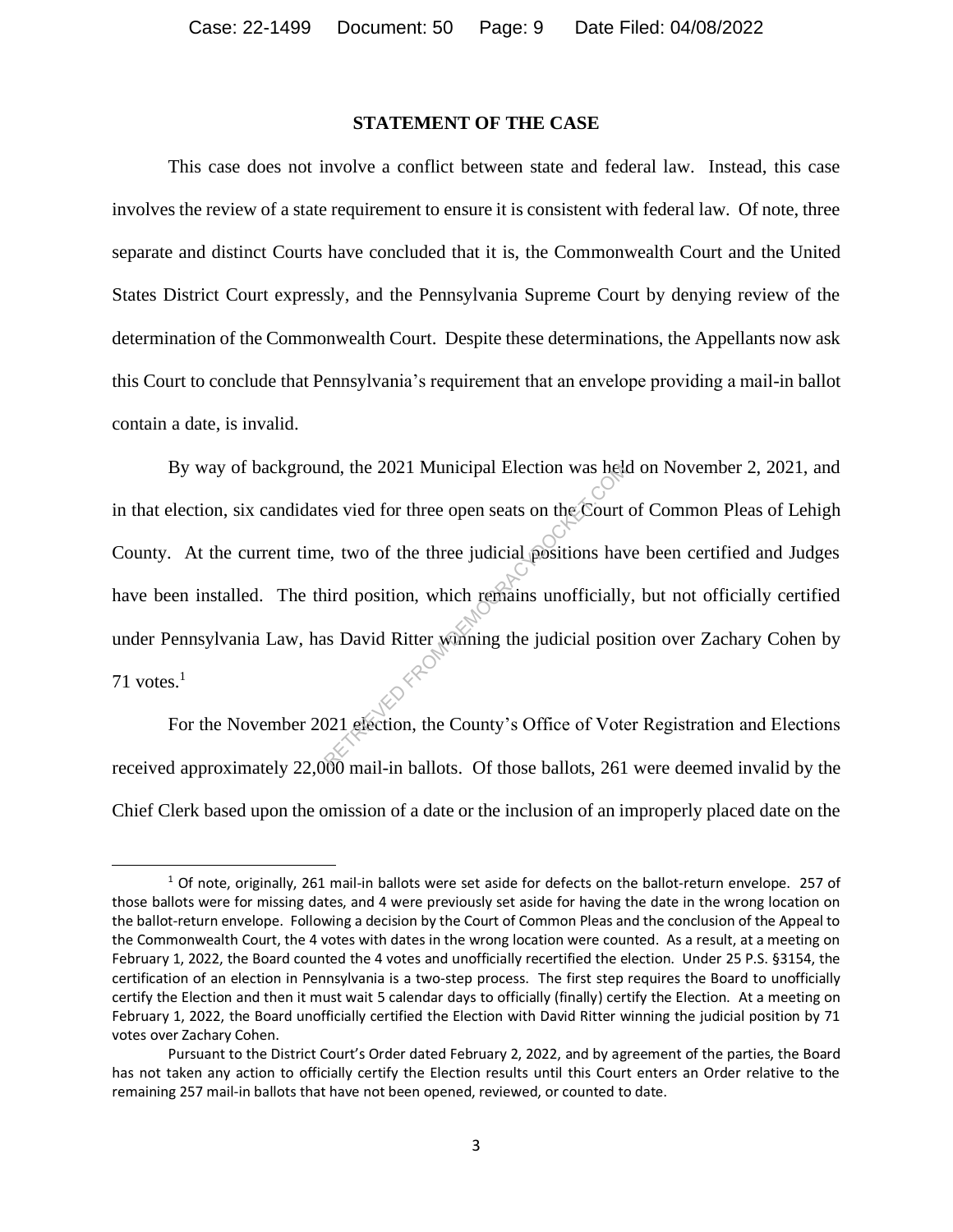elector declaration on the ballot-return envelope. Of the 261 ballots, 257 lacked a date, and 4 ballots contained a date, but in the wrong location. As such, the Chief Clerk determined the ballots would not be pre-canvassed or canvassed (counted) based on the Pennsylvania Election Code ("Election Code"), <sup>2</sup> Pennsylvania case law, and guidance from the Pennsylvania Department of State.

In response, Zachary Cohen challenged the Chief Clerk's decision to set aside these mailin ballots. On November 15, 2021, the Board held a hearing on Cohen's challenge, and the Board voted 3-0 to canvass the 261 mail-in ballots. Two days later, David Ritter filed an appeal to the Court of Common Pleas of Lehigh County.

Following a hearing and the submission of Memorandum of Laws on all issues raised, including an issue concerning the Materiality Provision of the Civil Rights Act, the Court issued a decision affirming the Board's decision to count all 261 mail-in ballots. David Ritter filed an appeal to the Commonwealth Court of Pennsylvania. Lehigh County.<br>
and the submission of Memorandum of<br>
g the Materiality Provision of the Civil R<br>
d's decision to count all 261 mail-in ba<br>
h Court of Pennsylvania.<br>
monwealth Court reversed the decision of<br>
ots should not

Ultimately, the Commonwealth Court reversed the decision of the Court of Common Pleas, concluding the mail-in ballots should not be counted. In so doing, the Commonwealth Court addressed the Materiality Provision of the Civil Rights Act, and relied upon the Pennsylvania Supreme Court's decision in In re Canvass of Absentee and Mail-in Ballots of November 3, 2020 General Election, 241 A.3d 1058 (Pa. 2020). Zachary Cohen then filed a petition for allowance of appeal to the Pennsylvania Supreme Court, which was denied on January 27, 2022. Ritter v. Lehigh County Board of Election, No. 9 MAL 2022, (Pa. Jan. 27, 2022), 2022 WL 244122.

On January 31, 2022, 5 individuals, with the assistance of the ACLU, filed the instant suit. All five of the named plaintiffs voted by mail-in ballot in the election, and their ballots were

<sup>2</sup> Act of June 3, 1937, P.L. 1333, *as amended*, 25 P.S. §§2601-3591.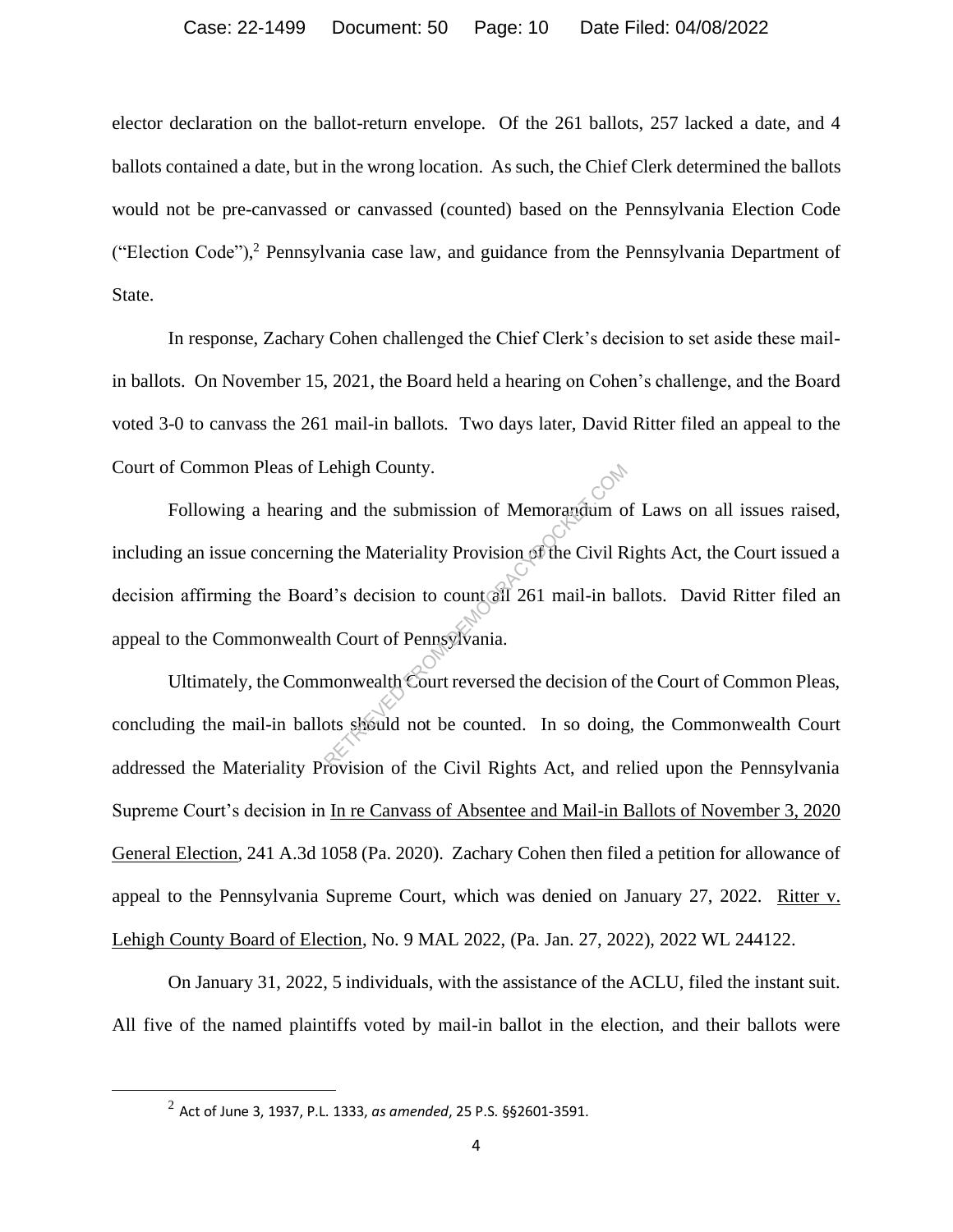#### Case: 22-1499 Document: 50 Page: 11 Date Filed: 04/08/2022

rejected because of the lack of a date on the ballot-return envelope. Initially, this suit sought a preliminary injunction seeking to enjoin the Board from officially certifying the election and future relief consistent with that position.

Following initiation of that litigation, the parties agreed to have the Board unofficially certify the election, but to then take no further action relative to officially certifying the election. Subsequently, the parties, with the Court's consent, agreed to file a stipulation of facts and convert this matter to cross-motions for summary judgment for the District Court's disposition. The crossmotions for summary judgment were submitted, and by Opinion and Order dated March 16, 2022, the U.S. District Court, through the Honorable Joseph F. Leeson, granted summary judgment in favor of the Board and against Plaintiffs. In so doing, the District Court concluded that the 257 ballots at issue should not be counted.

Consistent with the aforementioned Opinion and Order, the Board set a meeting for the purpose of formally/officially certifying the election results at issue for March 21, 2022. Prior to that meeting, however, Appellants filed their Notice of Appeal to this Court, and requesting a stay pending appeal to the District Court. Upon examination, the District Court denied the requested stay and Appellants immediately sought the same relief from this Court. This Court entered a temporary stay to allow a three-judge panel to review the request for a stay pending the entire appeal, which has not been decided at the time of the filing of this Memorandum of Law. In the interim, this Court issued a briefing schedule on the merits, and this Memorandum of Law is filed in accordance and consistent with that briefing schedule. The Honorable Joseph F. Leeson, gentled<br>
and Plaintiffs. In so doing, the District C<br>
e counted.<br>
aforementioned Opinion and Order, the<br>
y certifying the election results at issue f<br>
ellants filed their Notice of Appeal to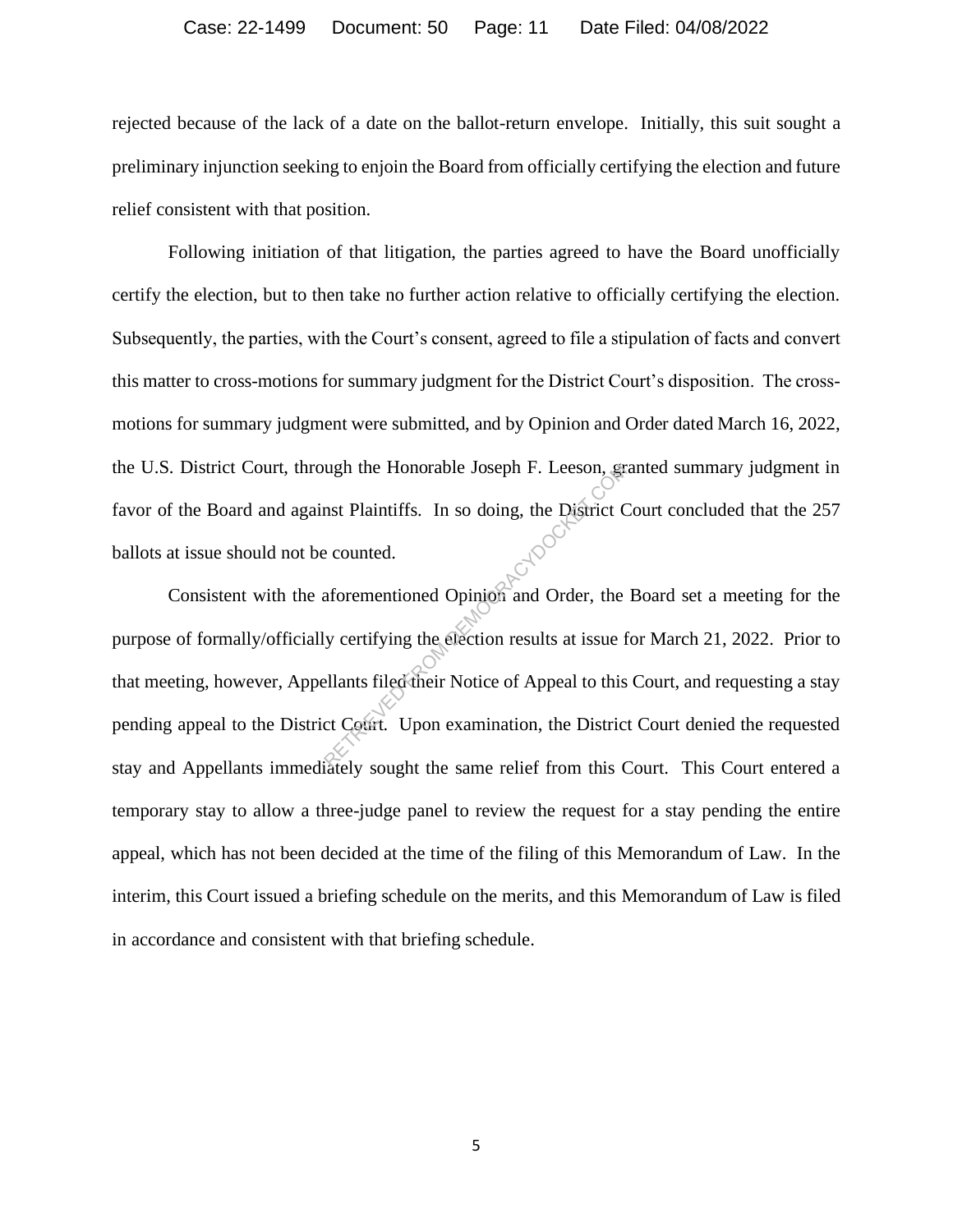#### **SUMMARY OF ARGUMENT**

The District Court's determination that Material Provision of the Civil Rights Act does not provide for a private cause of action, and that Pennsylvania's date requirement for mail-in ballots does not violate that same provision is well-reasoned, and impeccably supported. In reaching its conclusion, the District Court determined the statutory language, legislative history, as well as a review of the substantive interpretations of that language by courts in preceding cases, dictate Congress did not intend to provide for a private cause of action. In the absence of a private cause of action, the District Court appropriately and properly concluded that Plaintiffs/Appellants were unable to set forth a legally viable claim under the Materiality Provision.

Moreover, the District Court undertook a thorough and comprehensive substantive review of Pennsylvania's date requirement for mail-in ballots and accurately concluded, even if a private cause of action existed, no violation of the Materiality Provision is present. Stated otherwise, the District Court's determination that the date requirement is sufficiently justified by important governmental interests as to not violate the Materiality Provision is correct. Wiable claim under the Materiality Provisity<br>ct Court undertook a thorough and compi<br>rement for mail-in ballots and accurately<br>iolation of the Materiality Provision is pi<br>ion that the date requirement is sufficient<br>not vio

The comprehensive analysis and discussion of these issues is set forth in clear, logical, and unequivocal terms, and nothing set forth in Appellants' Memorandum of Law presents a new issue that the District Court failed to address. In the absence of any such presentation, there is absolutely nothing upon which this Court can relay to reach an alternative or different conclusion on appeal.

Although Appellants now attempt to circumvent the District Court's decision by arguing the District Court failed to consider Appellant's private cause of action for the enforceability of the Materiality Provision under Section § 1983, 42 U.S.C. § 1983, this argument is waived as they failed to set forth a viable claim before the District Court and abandoned any such argument that it may have had when it failed to even cite to Section 1983 in its Memorandum of Law in Support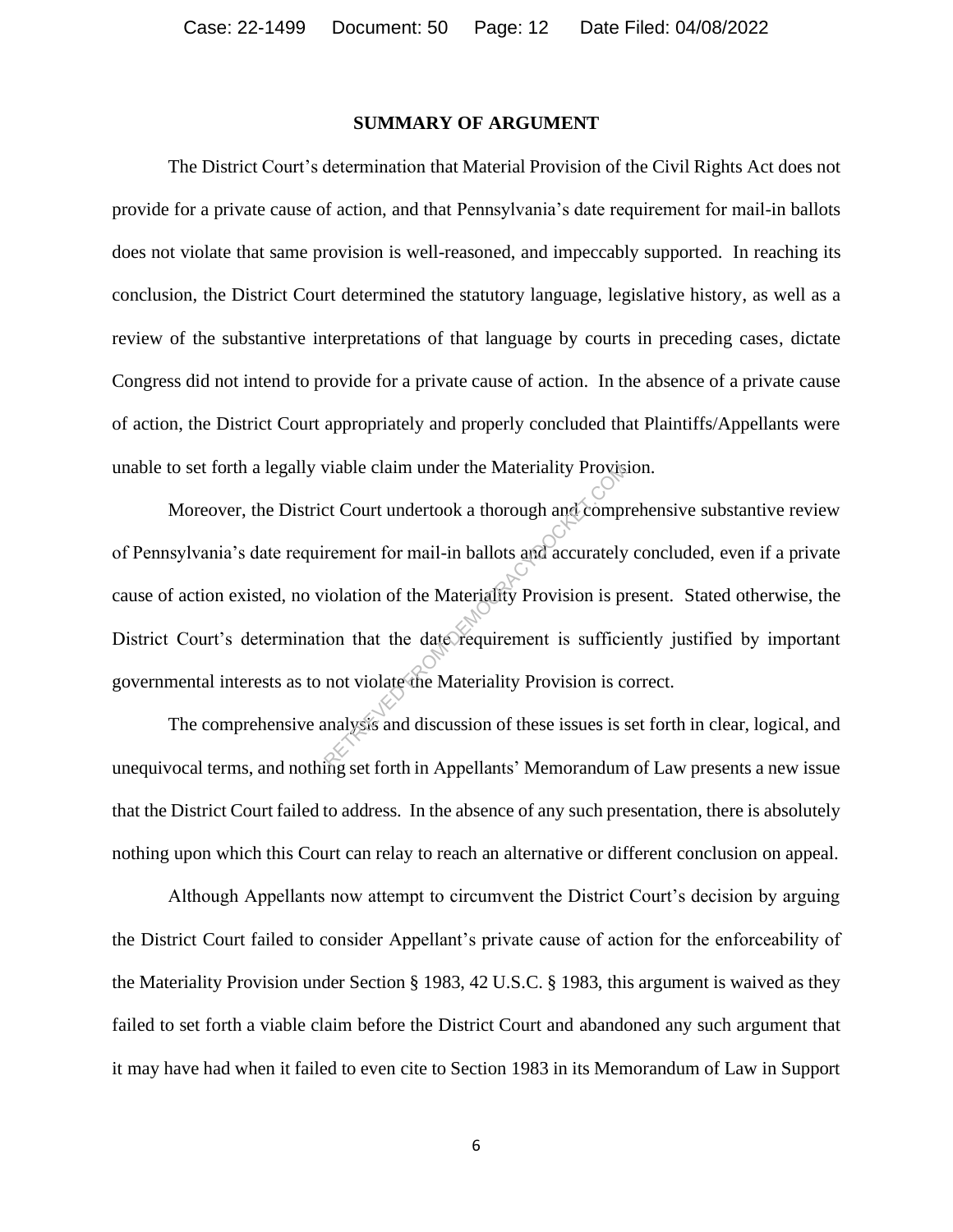of its Motion for Summary Judgment. Although the Board acknowledges Appellants did cite to Section 1983 twice in its Memorandum of Law in Opposition to the Board's Motion for Summary Judgment, such a cursory reference is radically insufficient to raise such a complex issue.

Indeed, the argument Appellants now raise on appeal concerning Section 1983 is five (5) pages in length and sets forth a new legal standard (Gonzaga v. Jane Doe, 536 U.S. 273 (2002)) that was not raised, developed, or discussed to the District Court, in any recognizable fashion.<sup>3</sup> Given the complexity and length of the argument presented to this Court, any such argument to the District Court would be easily discernible. Even a cursory review of the Memorandums of Law submitted by Appellants to the District Court evidence that such an argument was not preserved and cannot now be reviewed by this Court. Le the Composition of the Choice is

<sup>&</sup>lt;sup>3</sup> Although Appellants did not cite to the holding in their Memorandum of Law in Support of their Motion for Summary Judgment, the Board also acknowledges that Appellants did cite to Gonzaga v. Jane Doe, 536 U.S. 273 (2002) once in its Memorandum of Law in Opposition to the Board's Motion for Summary Judgment, but failed to develop or present any such issue relative to that holding.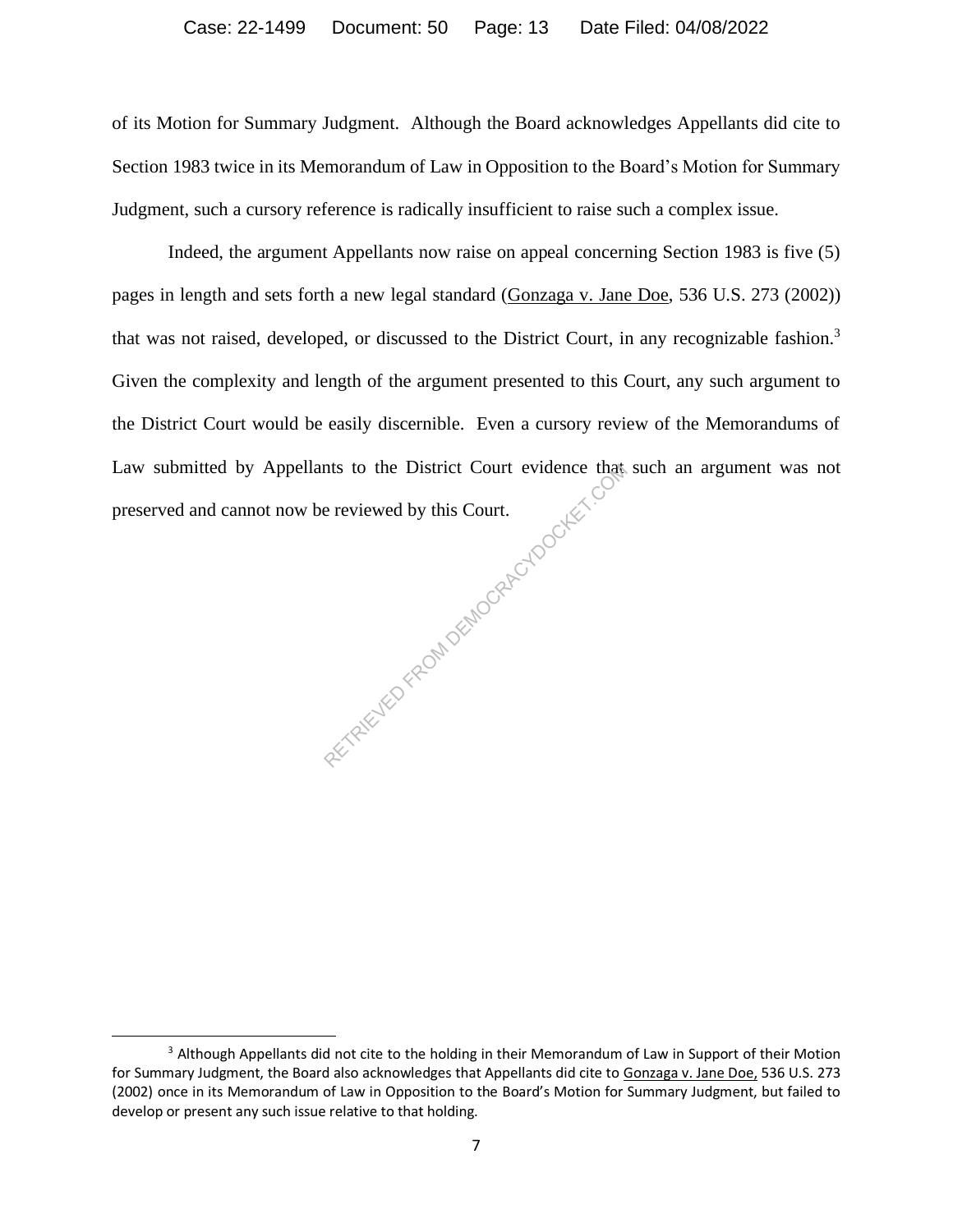#### **ARGUMENT**

Where, as here, the District Court correctly concluded the Material Provision of the Civil Rights Act, 52 U.S.C. §10101 (a)(2)(B), does not provide for a private cause of action, and even if it did, which is expressly denied, the Appellants challenge to Pennsylvania's date requirement fails as a matter of law. Upon examination, we are confident this Court will find no error in the legal analysis of the District Court and the conclusions drawn therefrom. While we acknowledge that this Court's standard of review is de novo given the grant of summary judgement by the lower court, U.S. ex rel. Kosenske v. Carlislie HMA, Inc., 554 F.3d 88 (3d Cir. 2009), the issues presented by Appellants on appeal fail to present a basis upon which this Court can conclude an alternative or different result from that of the District Court. As Appellees are entitled to judgment as a matter of law, and there are no genuine issues of material fact at issue, The District Court must be affirmed. appeal fail to present a basis upon which<br>from that of the District Court. As Appeare<br>are no genuine issues of material fact at is<br>LANTS WAIVED ITS ARGUMENT<br>i, ARE NOT PERMITTED TO RAISE IT<br>old matter, the Board of Electio

## 1. WEHTHER APPELLANTS WAIVED ITS ARGUMENT UNDER SECTION 1983, AND, THEREFORE, ARE NOT PERMITTED TO RAISE IT BEFORE THIS COURT.

Initially, as a threshold matter, the Board of Elections contends any and all arguments raised in Appellants' Memorandum of Law to this Court concerning Section 1983 or any rights encompassed thereunder, are waived. As Appellants failed to raise an argument and/or issue, in any manner, concerning Section 1983 to the District Court, the presentation of any such issues to this Court must not be considered.

When examining the issues presented to this Court in the context of waiver, the question for the Court to answer is s not whether a party's position has been mostly consistent, or generally inclined toward the same subject as that raised on appeal, but whether the same "theory" was "squarely" raised in the trial court. Doe v. Mercy Catholic Med. Ctr., 850 F.3d 545, 558 (3d Cir. 2017) (citing United States v. Joseph, 730 F.3d 336, 338–42 (3d Cir. 2013)).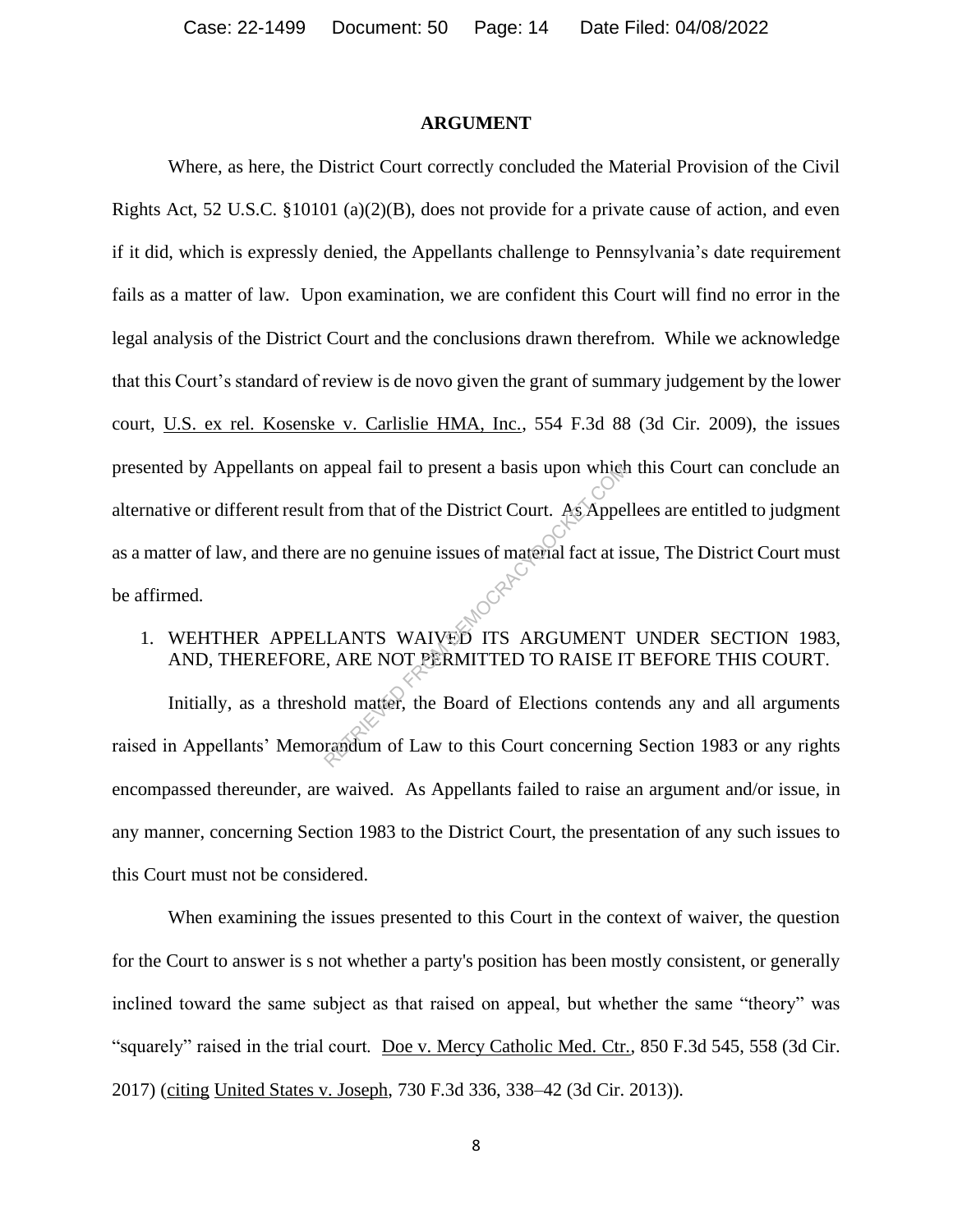#### Case: 22-1499 Document: 50 Page: 15 Date Filed: 04/08/2022

Under the Third Circuit Court of Appeals seminal precent in United States v. Joseph, 730 F.3d 336 (3rd Cir. 2013), "merely raising an issue that encompasses the appellate argument is not enough." Id. at 337. Whether an argument remains fair game on appeal is determined by the "degree of particularity" with which it is raised in the trial court, id. at 341, and parties must do so with "exacting specificity," id. at 339. This Courts "precedents reveal at least two characteristics that identical arguments always have. First, they depend on the same legal rule or standard. Second, the arguments depend on the same facts." Id. at 342 (citation omitted).

Here, we do not contest that the Appellants are utilizing the same set of facts argued before the Trial Court. Instead, we bring to the Court's attention that Appellants failed to raise any type of legal argument regarding Section 1983 before the Trial Court, which is clearly a separate legal rule and/or standard than a review of the Materiality Provision of the Civil Rights Act of 1957, 52, U.S.C. §  $101010(a)(2)(B)$ . bring to the Court's attention that Appel<br>Section 1983 before the Trial Court, which<br>eview of the Materiality Provision of the C<br>where Materiality Court, on cross-metions for summary judged<br>ellation of a voter's mail in ba

Before the District Court, on cross-motions for summary judgment, Appellants raised two issues. First, whether cancellation of a voter's mail in ballot for omitting a handwritten date on the outer envelope violates the CRA's prohibition on denying the right to vote based on an error or omission that is "not material in determining whether such individual is qualified under State Law to vote in such election…when the handwritten date is unrelated to the voter's qualifications. The second issue raised whether the omission of the handwritten date violates the First and Fourth Amendments by imposing a burden on voters that serves no government interest. A theory or argument under Section 1983 is clearly a completely separate issue that would need to be raised with specificity to the District Court.

Nevertheless, on appeal to this Court, Appellants first argument under Section A of their Memorandum of Law states, "Plaintiff Voters brought their Materiality Provision claim under 42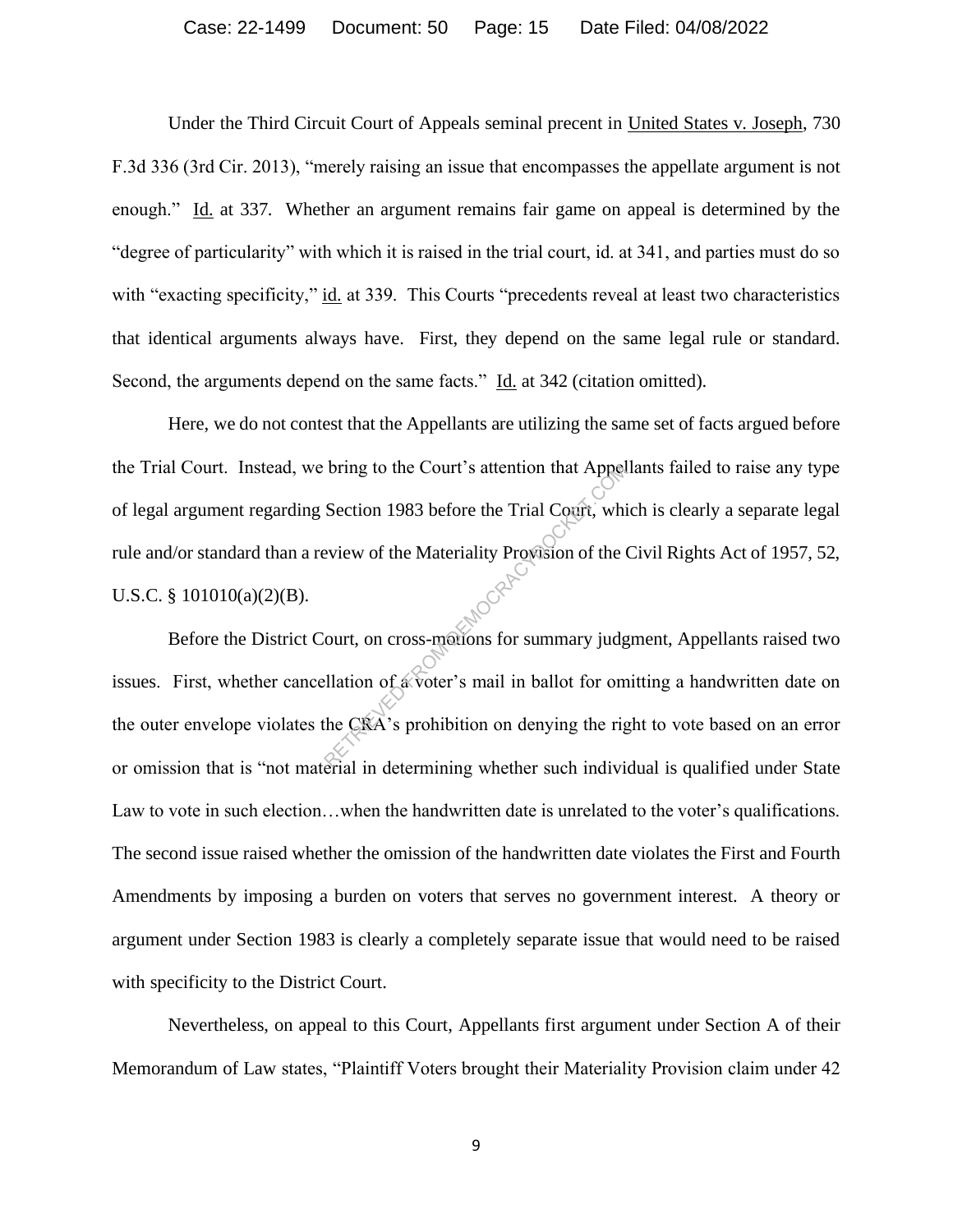U.S.C.§ 1983 as well as 52 U.S.C. § 10101." See page 20 of Appellants Memorandum of Law. The complexity of the argument raised under Section 1983 before this Court, which is five (5) pages, clearly demonstrates that if such an argument was raised to the District Court, it would be readily identifiable.

Yet, Appellants did not raise a Section 1983 claim before the Trial Court in any manner, nor did they include a single cite to Section 1983 in their Motion for Summary Judgment or their Memorandum of Law in Support. Although the Board acknowledges Appellants did cite to Section 1983 twice in its Memorandum of Law in Opposition to the Board's Motion for Summary Judgment, such a cursory reference is radically insufficient to raise such a complex issue.<sup>4</sup> Moreover, the Board acknowledges that Appellants also cite to Gonzaga v. Jane Doe, 536 U.S. 273 (2002), for the first time in its Memorandum of Law in Opposition to the Board's Motion for Summary Judgment. However, upon review of that Memorandum of Law, it is clear that Appellants failed to raise, develop, or discuss a substantive issue under its holding. reference is radically insufficient to tax<br>wledges that Appellants also cite to Gore<br>in its Memorandum of Lawin Opposition<br>ever, upon review of that Memorandum<br>evelop, or discuss a substantive issue und<br>development of any

In the absence of the development of any type of argument to indicate a separate basis for a private cause of action under Section 1983 or the standard now referenced under Gonzaga, such argument is waived. As their Memorandum of Law solely focused on the Materiality Provision of the Civil Rights Act and the argument that an individual has the right to bring such a claim, the presentation of a Section 1983 argument to this Court is improper.

<sup>4</sup> Appellants failed to even plead a viable claim under Section 1983 to the District Court in its Complaint, let alone develop a recognizable issue or argument in its Memorandums of Law to that Court. Indeed, they failed set forth any factual averments required for the County to be liable under Section 1983. Monell v. Dep't of Soc. Servs., 436 U.S. 658, 690–91, 98 S.Ct. 2018, 56 L.Ed.2d 611 (1978) (appellants were required to show that it had an established policy or custom that resulted in the alleged constitutional violations at issue); see also Schlichten v. County of Northampton, 279 Fed.Appx. 176 (3rd Cir. 2008) (unreported); Wolfe v. City of Pittsburgh, 140 F.3d 236 (3 rd. Cir. 1998).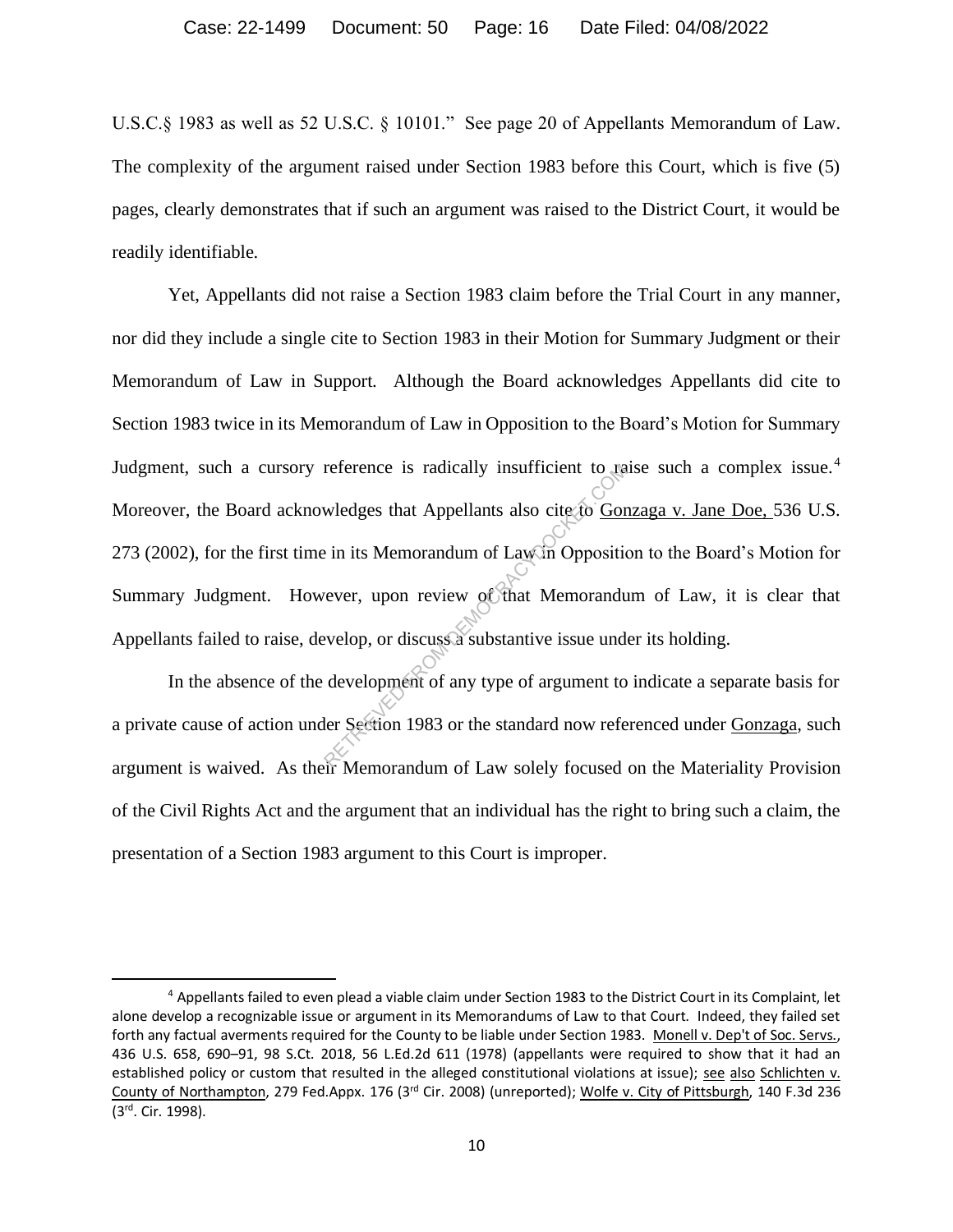Moreover, the Board of Elections did not present any type of argument to discuss the possibility of a cause of action under Section 1983 or cite Section 1983 in any manner in its Motion or Memorandum of Law in Support. In turn, as the District Court was not presented with an issue concerning the rights related to Section 1983, the District Court did not cite to Section 1983 in its Opinion or Order, nor address any type of argument that encompassed it in any fashion.

Given the lack of any type of development of presentation to the District Court by Appellants concerning Section 1983, the rights encompassed by Section 1983, or the holding in Gonzaga in their Motion for Summary Judgment or Memorandum of Law in Support thereof, that argument and/or claim is waived, and is not subject to this Court's review on appeal.

## 2. WHETHER THE DISTRICT COURT CORRECTLY CONCLUDED APPELLANTS LACK A PRIVATE CAUSE OF ACTION TO BRING SUIT UNDER THE MATERIALITY PROVISION OF THE CIVIL RIGHTS ACT.

The first issue presented to the District Court and to this Court is whether the Materiality Provision of the Civil Rights Act, 52 U.S.C. §10101(a)(2)(B), sets forth a private cause of action for enforceability. Whether a private cause of action exists under a given statute depends on the intent of Congress. Alexander v. Sandoval, 532 U.S. 275 (2001). The CAUSE of ACTION TO BRI<br>
DISTRICT COURT CORRECTLY CONTE CAUSE OF ACTION TO BRI<br>
DVISION OF THE CIVIL RIGHTS AC<br>
ted to the District Court and to this Court<br>
s Act, 52 U.S.C. \$10101(a)(2)(B), sets for<br>
a private cause of

"A private right of action is the right of an individual to bring suit to remedy or prevent an injury that results from another party's actual or threatened violation of a legal requirement." Wisniewski v. Rodale, Inc., 510 F.3d 294, 296 (3d Cir. 2007). "Many federal statutes provide a private right of action through their express terms." Id. at 297. "Other federal statutes, however, merely define rights and duties, and are silent about whether an individual may bring suit to enforce them." Id. Where a statute is silent, Courts have concluded that an implied cause of action did exist. Id.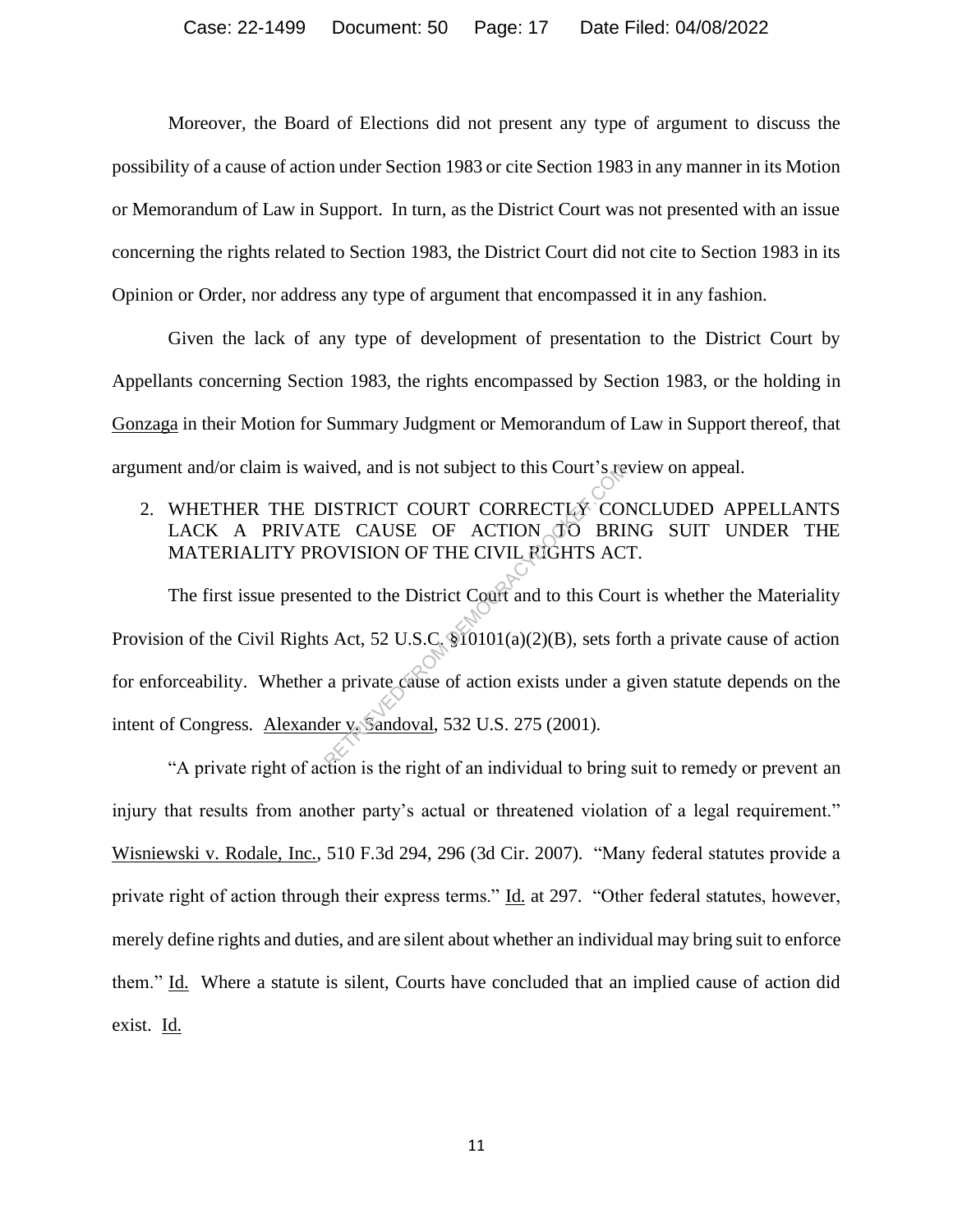In Sandoval, the United States Supreme Court set forth the following test for determining whether a private cause of exists:

Like substantive federal law itself, private rights of action to enforce federal law must be created by Congress …. The judicial task is to interpret the statute Congress has passed to determine whether it displays an intent to create not just a private right but also a private remedy …. Statutory intent on this latter point is determinative …. Without it, a cause of action does not exist and courts may not create one, no matter how desirable that might be as a policy matter, or how compatible with the statute.

See Wisniewski, 510 F.3d at 299–300 (alterations in original) (quoting Sandoval, 532 U.S. at 286– 87).

The Materiality Provision provides that no one acting under the color of law may "deny the right of any individual to vote in any election because of an error or omission" on a registration application or voting ballot if the error or omission "is not material" in determining whether the individual is qualified to vote. 52 U.S.C. §10101(a)(2)(B). Of significant import here, subsection (c) of that Section continues on to state when any person has deprived another of "any right or privilege secured by subsection (a) ... the Attorney General may institute for the United States ... a civil action or other proper proceeding for preventive relief." 52 U.S.C. §10101(c) (emphasis added). The provides that no one acting under<br>vote in any election because of an error comes if the error or omission "is not material"<br>e. 52 U.S.C. §10101( $\omega$ (2)(B). Of significant some to state when any person has deprived in

The clear identification of the Attorney General in subsection (c) of Section 10101, without further identification of enforcement by private citizens, is conclusive; simply stated, Congress did not intend to provide for a private cause of action to enforce this statute. To that end, it is well settled that "[t]he first step in interpreting a statute is to determine 'whether the language at issue has a plain and unambiguous meaning with regard to the particular dispute in the case.'" Valansi v. Ashcroft, 278 F.3d 203, 209 (3d Cir. 2002) (quoting Marshak v. Treadwell, 240 F.3d 184, 192 (3d Cir. 2001) (internal citations omitted)). "Where the language of the statute is clear ... the text of the statute is the end of the matter." Steele v. Blackman, 236 F.3d 130, 133 (3d Cir. 2001); see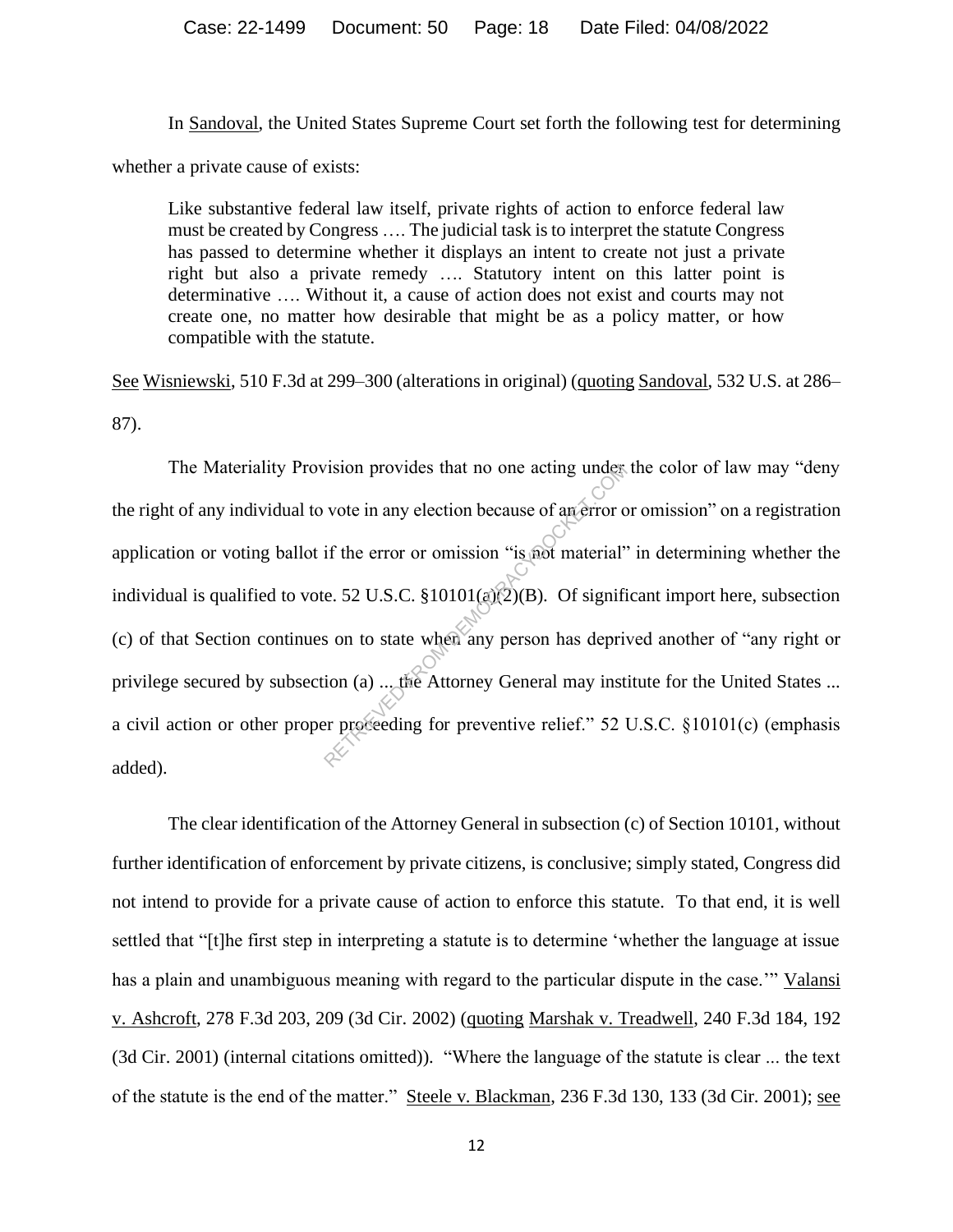also Bell v. Reno, 218 F.3d 86, 90 (2d Cir.2000) (if the tools of statutory construction reveal Congress' intent, that ends the inquiry).

At the outset, the clear language of the statute here directs that the Attorney General is exclusively vested with the authority to seek redress. See Willing v. Lake Orion Community Schools Bd. of Trustees, 924 F.Supp. 815 (S.D. Mich. 1996) (concluding that Section 1971 of the Voting Rights Act (now Section  $10101(a)(2)(B)$ ) does not afford a private cause of action); see also Good v. Roy, 459 F.Supp. 403, 405 (D. Kan. 1978) (subsection (c) provides for enforcement of the statute by the Attorney General with no mention of enforcement by private persons.... [T]he unambiguous language of Section 1971 will not permit us to imply a private right of action ...."; thereby, refusing to imply a private right of action).

Appellants try to circumvent the clear language of the statute by arguing Congress, with the enactment of the Civil Rights Act, intended to supplement the already existing private enforcement of civil rights, including voting, dating back 1870. Citing Schwier v. Cox, 340 F.3d 1284 (11th Cir. 2003), Appellants argue the Civil Rights Act of 1957 did not intend to supplant this private cause of action, but to simply to add an additional layer of enforceability. The reliance on Schwier, however, is flawed and the Eleventh Circuit's rationale is legally wanting. private right of action).<br>
cumvent the clear language of the statute<br>
Rights Act, intended to supplement the<br>
including voting, dating back 1870. Citin<br>
ellants argue the Civil Rights Act of 195<br>
but to simply to add an ad

First and foremost, the Sixth Circuit addressed this very issue in its decision in McKay v. Thompson, 226 F.3d 752, 756 (6th Cir. 2000). In that decision, the Sixth Circuit concluded that the clear language of Section 10101 demonstrates that Congress intended to have this provision enforced by the Attorney General, and the negative implication of the express language of the statute does not permit private rights of action. Id. (citing 42 U.S.C. § 1971(c); Willing v. Lake Orion Community Sch. Bd. of Trustees, 924 F.Supp. 815, 820 (E.D.Mich.1996). This holding is well founded and consistent with the well-settled tenets of statutory construction principles.

Nevertheless, the Eleventh Circuit began its review of the issue with the dismissal of the McKay decision by simply stating that it ended its analysis too early by relaying on the express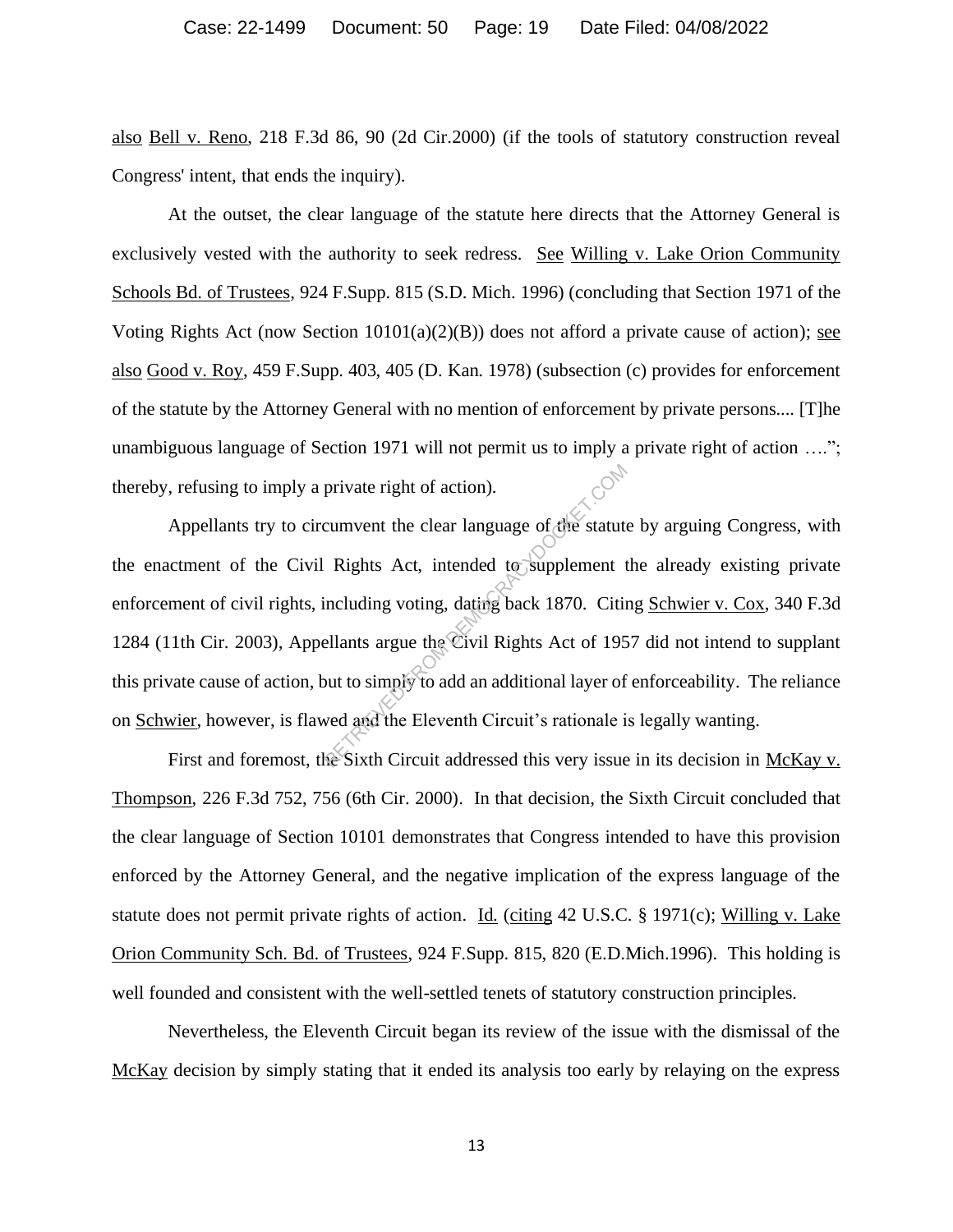terms of the statutory language. Then the Court undertook analysis in which it sought to supplant its interpretation of Congress' implied intent over the clear and unambiguous statutory language actually written by Congress. Is so doing, the Court analogized two prior decisions that held other provisions of the Voting Rights Act were enforceable by private causes of action, even though those sections also provide for enforcement by the Attorney General. See Allen v. State Board of Elections, 393 U.S. 544 (1969); Morse v. Republican Party of Virginia, 517 U.S. 186 (1996) (plurality opinion).

The Schwier Court then continued on to note that the provision giving the Attorney General the right to bring a civil suit under  $\S 1971$  (now  $10101(c)$ ) was not added until 1957, and, therefore, from the enactment of §1983 in 1871 until 1957, plaintiffs could and did enforce the provisions of § 1971 under § 1983. Id. Relying on this analysis, and although admitting that Congress did not provide for a private right of action expressly, the Court concluded that Congress must have intended to continue to permit a private cause of action by implication for the enforceability of the Materiality Provision under Section 1983. Id.  $8$  in 1871 until 1957, plaintiffs could and<br>elying on this analysis, and although adr<br>of action expressly, the Court conclude<br>it a private cause of action by implication<br>Section 1983. In the section 1983. In the section

The Eleventh Circuit's failure to undertake an examination of the clear language of the Materiality Provision as actually written by Congress and acknowledging that its actual language does not expressly provide for a private right of action, leaves its decision unpersuasive, at best. By ignoring the clear and unambiguous language in the statute, the Court tries to convince the reader that the explicit reference to the Attorney General was intended to add additional layers of enforceability. This argument, however, would require this Court to assume Congress was aware of a private right of enforcement at the time the codification of the Materiality Provision was completed in 1957 (in the Civil Rights Act of 1957), under Section 1983, but wanted to leave such a right implicit. Rather than seek to expressly provide a private cause of action within the statute, Congress purposefully left the existence of a private cause of action to the implicit interpretations of the Courts even with the addition of three new subsections to the statute. Such an argument is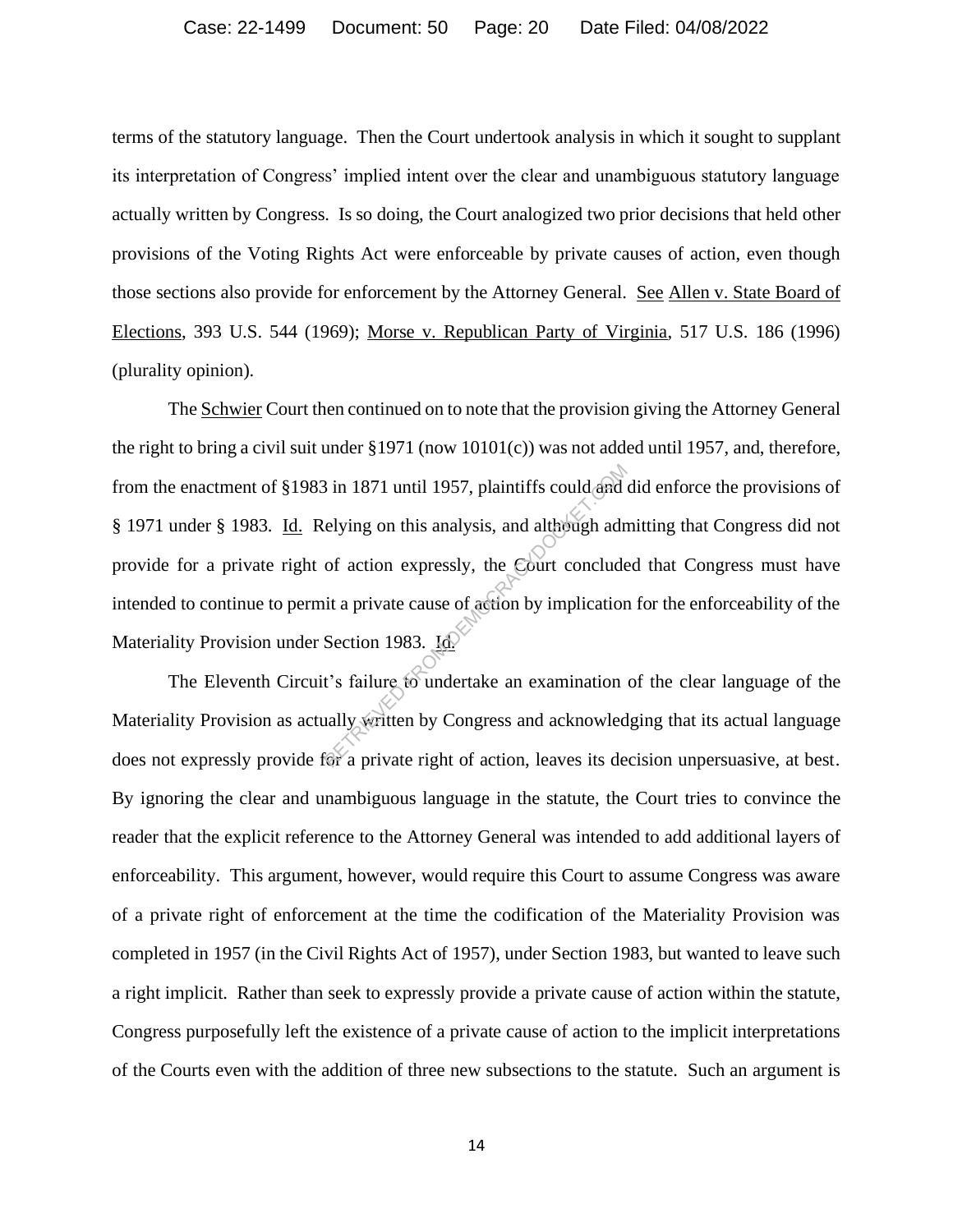illogical and requires this Court to draw an absurd conclusion in the interpretation of the statutory language.

As further support for this position, Appellants cite subsections (c) and (d) of Section 10101. Appellants argue the permissive versus mandatory language of Subsection (c) as it relates to the Attorney General's enforcement, as well as Subsection (d)'s language relative to jurisdiction, as its only evidence to support Congress' implied intent. Contrary to Appellants' specious assertions, in the absence of express statutory language establishing a private cause of action for the enforcement of the Materiality Provision, particularly in light of the prior existence of such a right as argued by Appellants, a Court's imposition of such a right by implication is clearly erroneous.

Where, as here, statutory language is clear and unambiguous, Courts are required to give effect to all the words of the statute and recognize that if Congress intended to provide a nonexclusive enforceability provision, especially where the right was in existence at the time of the amendment, it would have said so. In the absence of a clear directive in the statute itself, an implication crafted by a Court is simply insufficient to render such a determination proper or persuasive. Based on the Sixth Circuit's logical approach to the language, together with the parameters set forth under the well-settled statutory construction principles, this Court must find Appellants lack the requisite private right of action to pursue a claim under Section  $10101(a)(2)(B)$ or Section 1983. 5 The statute and recognize that if Cong<br>provision, especially where the right wave said so. In the absence of a clear dire<br>ourt is simply insufficient to render such Sixth Circuit's logical approach to the<br>second status is

In addition, although the arguments are waived, as noted above, Appellants attempt to utilize Section 1983 to enforce the Materiality Provision is also misplaced as a substantive matter. As general matter, Section 1983 imposes liability on anyone who, under color of state law, deprives a person "of any rights, privileges, or immunities secured by the Constitution and laws." 42 U.S.C. § 1983; Blessing v. Freestone, 520 U.S. 329, 341 (1997). It is well settled, that Section 1983

 $5$  The Board continues to maintain its position that any argument for the pursuit of a private right of action under Section 1983 is waived.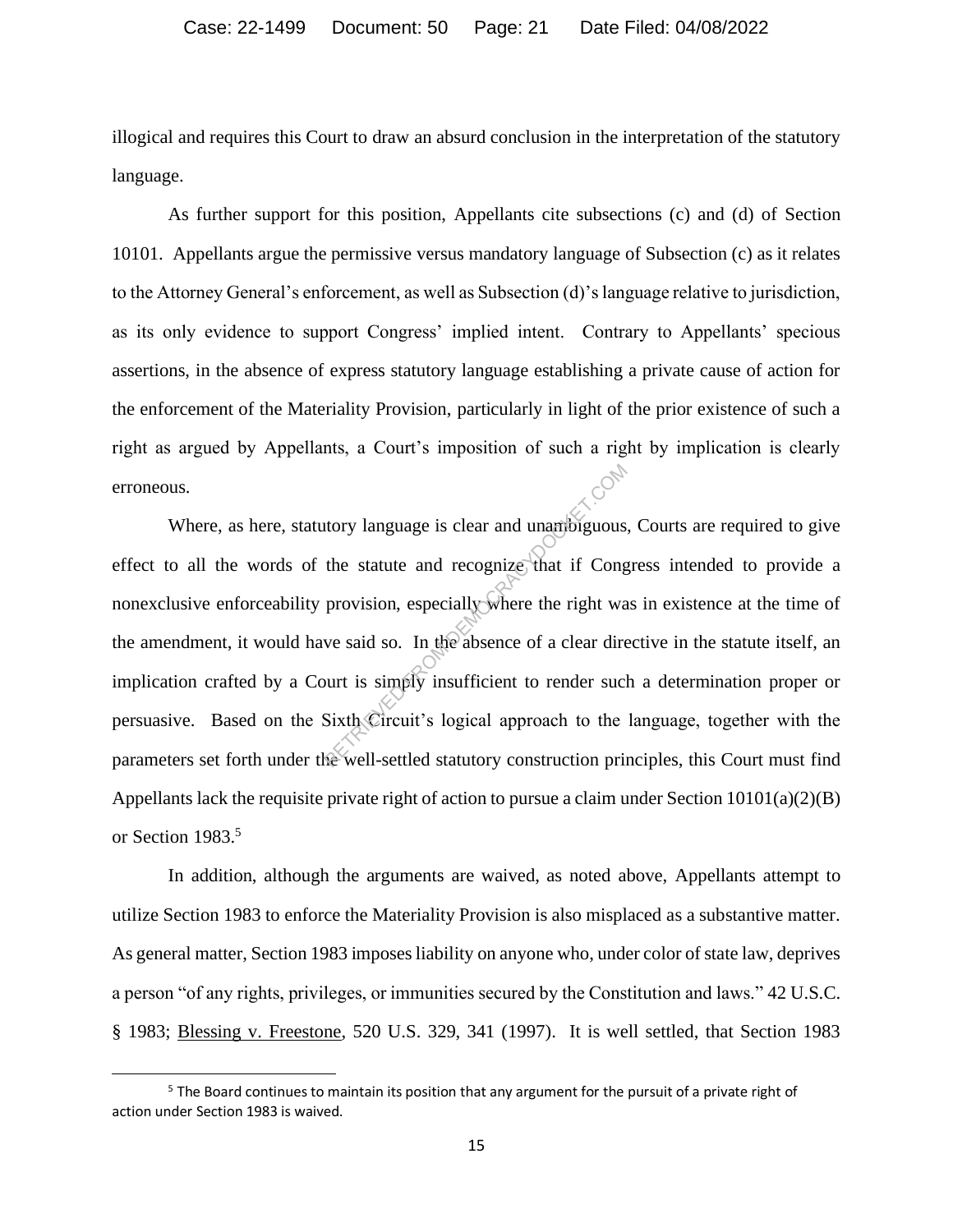#### Case: 22-1499 Document: 50 Page: 22 Date Filed: 04/08/2022

safeguards certain rights conferred by federal statutes. Maine v. Thiboutot, 448 U.S. 1, 100 S.Ct. 2502, 65 L.Ed.2d 555 (1980). In order to seek redress through § 1983, however, a plaintiff must assert the violation of a federal right, not merely a violation of federal law. Golden State Transit Corp. v. Los Angeles, 493 U.S. 103, 106, 110 S.Ct. 444, 448–449, 107 L.Ed.2d 420 (1989).

 However, it is also well settled that Section 1983, 42 U.S.C. § 1983, does not create substantive rights, but provides a remedy for the violation of rights created by federal law. Oklahoma City v. Tuttle, 471 U.S. 808, 816 (1985). A Court's initial inquiry when examining a Section 1983 claim, is to determine whether a statute confers any right at all, and is no different from the initial inquiry in an implied right of action case, the express purpose of which is to determine whether or not a statute "confer[s] rights on a particular class of persons." Gonzaga University v. Doe, 536 U.S. 273 (2002); see also California v. Sierra Club, 451 U.S. 287, 294 (1981).

This makes obvious sense, since Section 1983 merely provides a mechanism for enforcing individual rights "secured" elsewhere, i.e., rights independently "secured by the Constitution and laws" of the United States. Id. "[O]ne cannot go into court and claim a 'violation of § 1983' for § 1983 by itself does not protect anyone against anything." Chapman v. Houston Welfare Rights Organization, 441 U.S. 600, 617 (1979). statute "confer[s] rights on a particular<br>
273 (2002); <u>see also California v. Sien</u><br>
sense, since Section 1983 merely provide<br>
elsewhere, i.e., rights independently "sected.<br>
<u>Id.</u> "[O]ne cannot go into court and claint

The Court's role in discerning whether personal rights exist in the Section 1983 context should therefore not differ from its role in discerning whether personal rights exist in the implied right of action context. Id. Accordingly, where the text and structure of a statute provide no indication that Congress intends to create new individual rights, there is no basis for a private suit, whether under Section 1983 or under an implied right of action. Id.

This Court has traditionally looked at three factors when determining whether a particular statutory provision gives rise to a federal right. Blessing. First, Congress must have intended that the provision in question benefit the plaintiff. Wright v. City of Roanoke Redevelopment Housing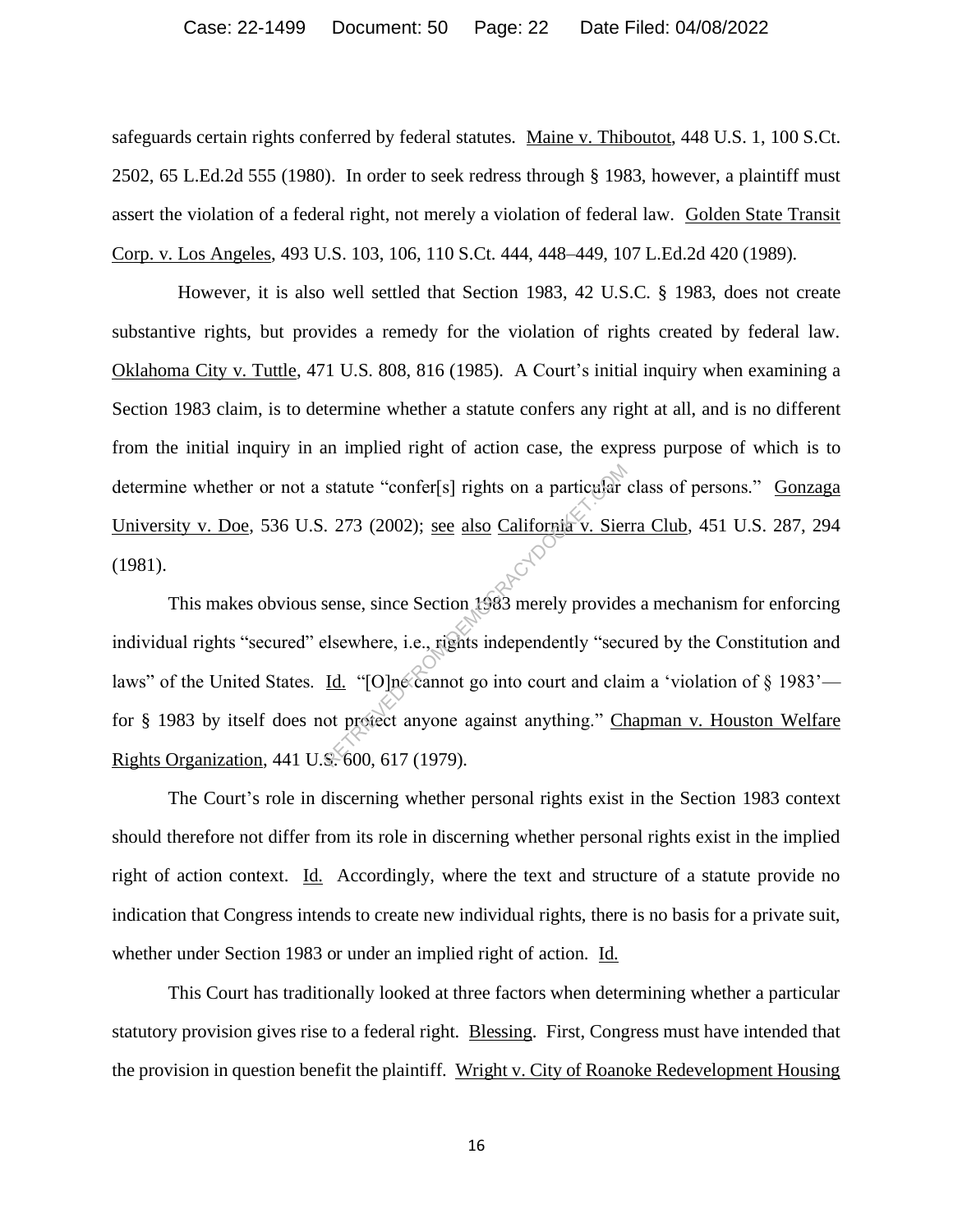Authority, 479 U.S. 418, at 430 (1987). Second, the plaintiff must demonstrate that the right assertedly protected by the statute is not so "vague and amorphous" that its enforcement would strain judicial competence. Id., at  $431-432$ ,  $107$  S.Ct., at  $774-775$ . Third, the statute must unambiguously impose a binding obligation on the States. Id. In other words, the provision giving rise to the asserted right must be couched in mandatory, rather than precatory, terms. Wilder v. Virginia Hospital Association, 496 U.S. 498, at 510–511 (1990); see also Pennhurst State School and Hospital v. Halderman, 451 U.S. 1, 17, 101 S.Ct. 1531, 1539–1540, 67 L.Ed.2d 694 (1981) (discussing whether Congress created obligations giving rise to an implied cause of action).

As the Materiality Provision lacks an implied right of action, as noted prior, circumvention of that element by attempting to utilize Section 1983, will not lie as a matter of law, for the same reasons. In the absence of an implied right of action, Section 1983 cannot be utilized to create a new avenue of redress. In addition, Section 1983 is not available to a plaintiff when the statute provides for a comprehensive enforcement scheme that is incompatible with individual enforcement under Section 1983. Blessing v. Freestone, 520 U.S. 329, 341 (1997). Here, the clear language of the Materiality Provision provides for the Attorney General to seek redress for any violation in federal court. g to utilize Section 1983, will not lie as a<br>
un implied right of action, Section 1983 c<br>
addition, Section 1983 is not available to<br>
usive enforcement scheme that is inc<br>
983. <u>Blessing v. Freestone</u>, 520 U.S. 329<br>
Provis

Given the clear and undisputed intent of the Materiality Provision, to prevent the imposition of discrimination by States within the context of voting, the vesting of such authority within the Attorney General demonstrates the need, as well as Congress' express desire for a comprehensive enforcement scheme. Moreover, the failure to include an express private individual right or remedy for a violation of the Materiality Provision clearly demonstrates Congress' determination to provide for a comprehensive enforcement scheme assigned exclusively to the Attorney General, not individuals. Based on the foregoing, it is clear that the District Court did not err, and the Court's Order must be affirmed.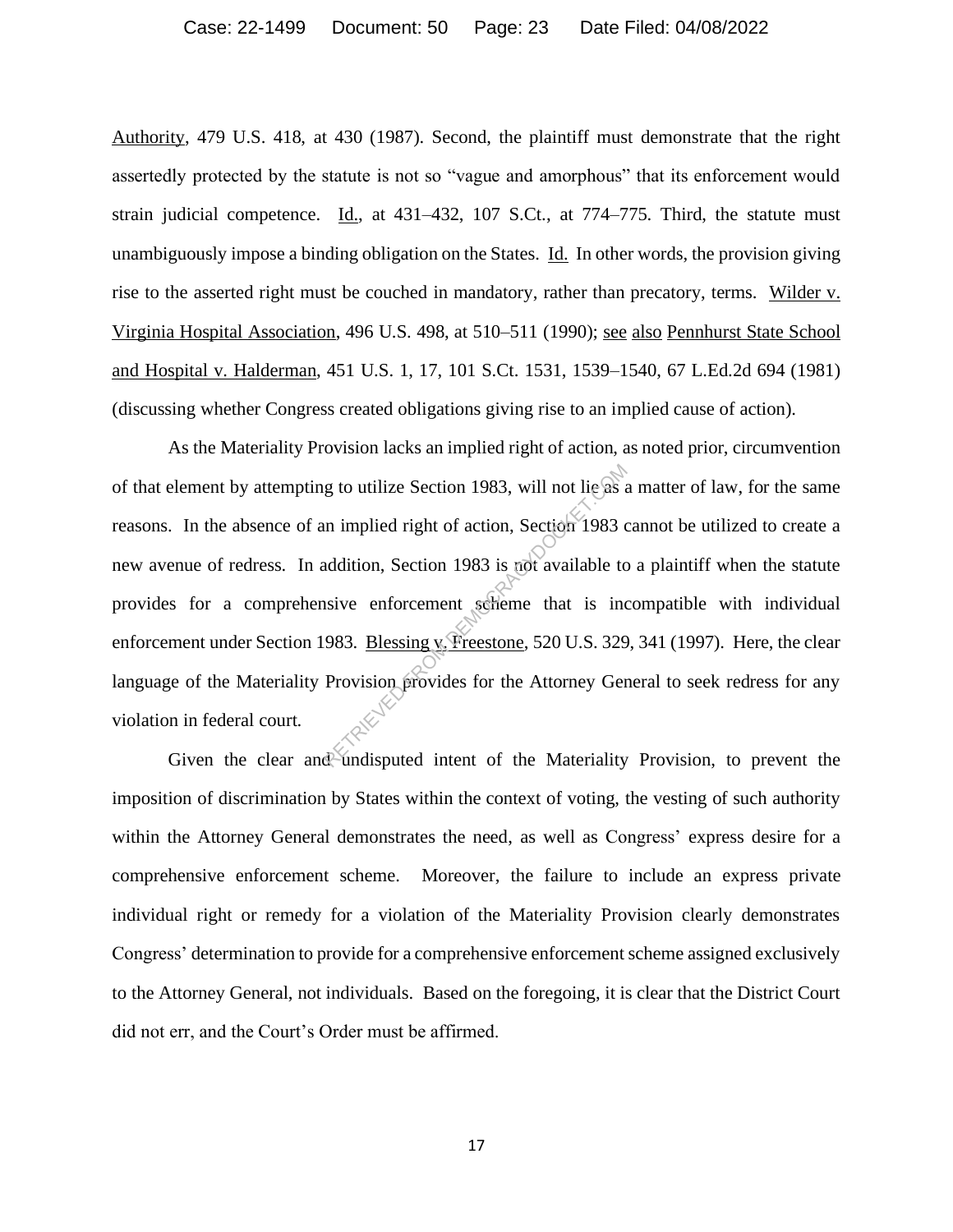## 3. WHETHER THE DISTRICT COURT CORRECTLY CONCLUDED THE COMMONWEALTH OF PENNSYLVANIA'S DATE REQUIREMENT RELATED TO MAIL-IN BALLOTS DID NOT VIOLATE THE MATERIALITY PROVISON OF THE CIVIL RIGHTS ACT.

At the outset, the Board recognizes that "[t]he right to vote is ... a right of paramount constitutional significance, the violation of which permits federal court intercession." Hall v. Holder, 117 F.3d 1222, 1231 (11th Cir.1997). While it is undisputed that the right to vote is fundamental, this right it not absolute; it is subject to control by the States. Friedman v. Snipes, 345 F.Supp.2d 1356 (S.D. Fla. 2004). See, e.g., Bush v. Gore, 531 U.S. 98, 104 (2000) ("The individual citizen has no federal constitutional right to vote for electors for the President of the United States unless and until the state legislature chooses a statewide election as the means to implement its power to appoint members of the electoral college.") (citing U.S. Const., Art. II, § 26, §1.); Tashjian v. Republican Party of Connecticut, 479 U.S. 208, 217 (1986) ("The power to regulate the time, place, and manner of elections does not justify, without more, the abridgment of fundamental rights, such as the right to vote ...."); Dunn v. Blumstein, 405 U.S. 330, 336 (1972) (stating that the "'equal right to vote") is not absolute; the States have the power to impose voter qualifications, and to regulate access to the franchise in other ways." (internal citation omitted)). til the state legislature chooses a statew:<br>
bint members of the electoral college.") (<br>
ican Party of Connecticute 479 U.S. 208.<br>
manner of elections does not justify, with<br>
the right to yote ...."); Dunn v. Blumstein<br>
it

Although Courts have an obligation to ensure that a state does not engage in the "arbitrary and disparate treatment of the members of its electorate," Bush v. Gore, 531 U.S. at 105, Courts must also not act in a manner that would contravene the well-established and long-held principle that States "'have broad powers to determine the conditions under which the right of suffrage may be exercised.'" McDonald v. Bd. of Election Comm'rs of Chicago, 394 U.S. 802, 807 (1969) (quoting Lassiter v. Northampton County Bd. of Elections, 360 U.S. 45, 50 (1959)). This is especially true in the context of mail-in ballots as there is no fundamental right to vote by absentee (mail-in) ballot. See Id.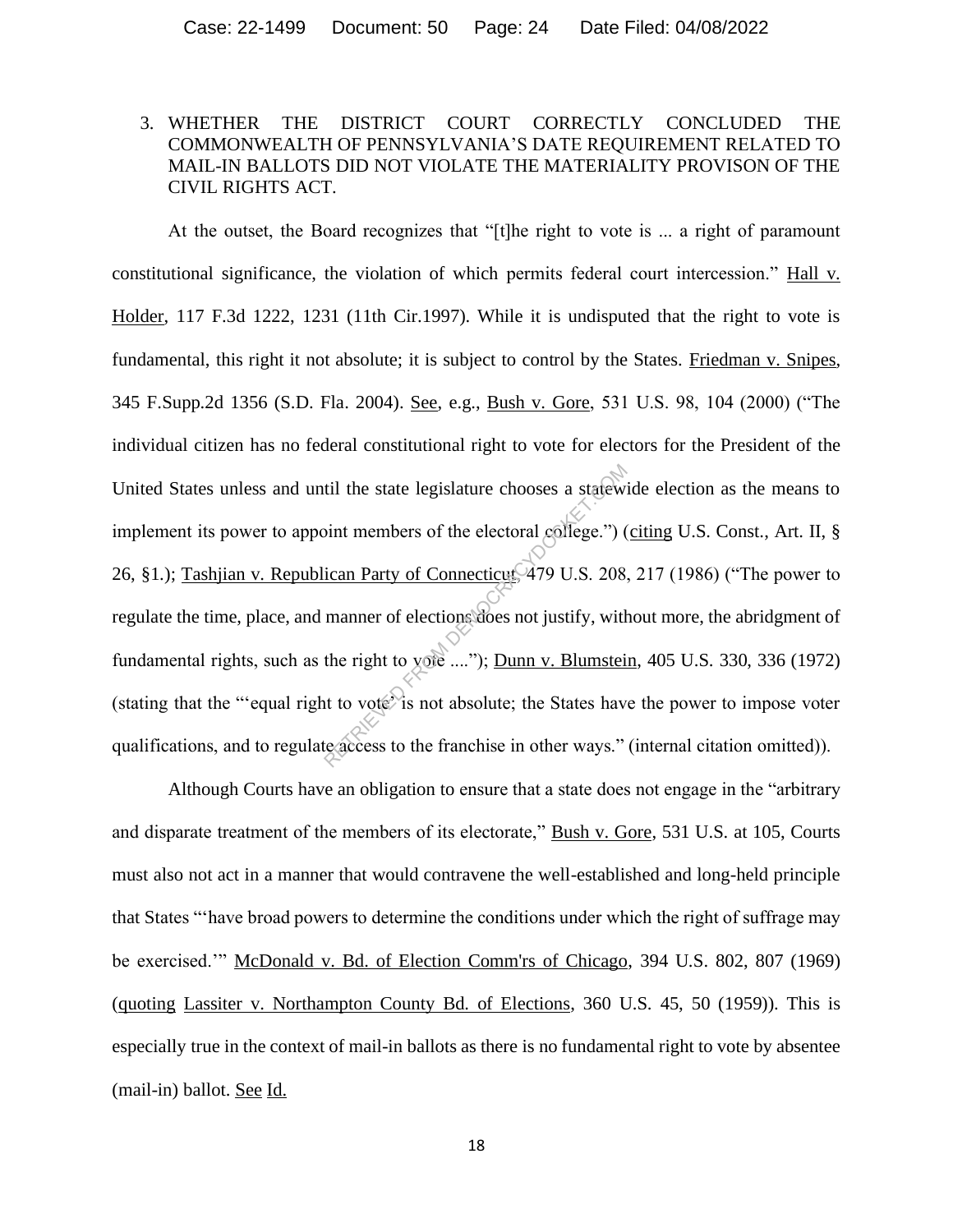On appeal, the ACLU, on behalf of the named Appellants, argues the mandatory requirement to date the ballot-return envelope under Pennsylvania law violates the Materiality Clause of the Civil Rights Act. A review of the applicable law, however, demonstrates Appellants' argument lacks merit.

Initially, we note, several Courts have been tasked with defining materiality under this provision and posit an examination of those decisions is helpful. In Hoyle v. Priest, 265 F.3d 699, 704 (8th Cir.2001), the Eight Circuit held that an Arkansas voting initiative procedure, which required petition signers to be "qualified electors," was material and outside the scope of 42 U.S.C. § 1971(a)(2)(B)). Additionally, a Virginia District Court, in Howlette v. City of Richmond Virginia, 485 F.Supp. 17, 21–22 (E.D.Va.1978), concluded a city referendum procedure which required that the signatures of qualified voters on a referendum petition be verified by a notary and subjecting those who take the oath to possible criminal liability for perjury was not "immaterial" and thus did not violate 42 U.S.C.  $\S$  1971(a)(2)(B)). hally, a Virginia District Court, in How<br>1–22 (E.D.Va.1978), concluded a city r<br>of qualified voters on a referendum petition<br>is oath to possible criminal liability for p<br>J.S.C. § 1971(a)(2)(B)).<br>sylvania Supreme Court has

Likewise, the Pennsylvania Supreme Court has addressed this issue, holding that a requirement for voting qualification is material and/or mandatory if it serves weighty interests. In re Canvass of Absentee and Mail-in Ballots of November 3, 2020 General Election, 241 A.3d 1058, 1091 (Pa. 2020). The Board does not question that Section 3150.16(a) of Pennsylvania's Election Code, 25 P.S. §2150.16(a), plainly and unambiguously mandates that electors date the voter declaration on the ballot-return envelope. The question then becomes, for our purposes here, whether that requirement is at odds with and/or constitutes a violation the Materiality Provision.

Upon examination, and to which this Court must afford full faith and credit to, the Pennsylvania Supreme Court conclusively concluded that the date requirement encompasses weighty governmental interests. In re Canvass. To that end, in In re Canvass of Absentee and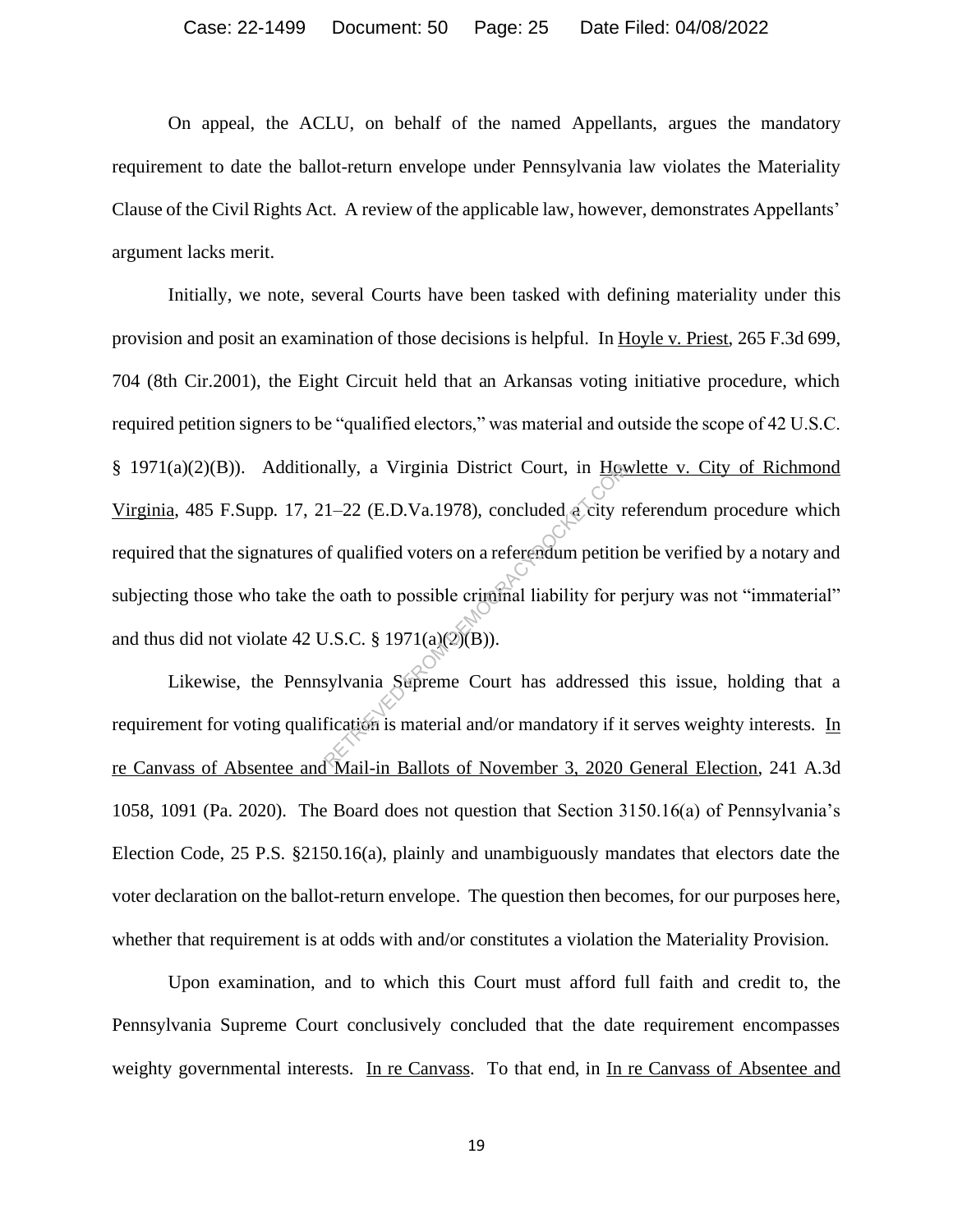Mail-in Ballots of November 3, 2020 General Election, 241 A.3d 1058 (Pa. 2020), the Pennsylvania Supreme Court considered whether the date on the elector declaration on the outside envelope of a mail-in ballot is a mandatory requirement for purposes of Section 1306-D(a) of the Election Code. A divided Court issued three opinions on this issue.

In an Opinion Announcing the Judgment of the Court ("OAJC"), Justice Donahue, joined by Justices Todd and Baer, determined undated mail-in ballots should be canvassed because an undated signature on an elector declaration constituted a minor irregularity that did not warrant invalidation of the ballots. In so doing, Justice Donahue stated:

> The date that the declaration is signed is irrelevant to a board of elections' comparison of the voter declaration to the applicable voter list, and a board can reasonably determine that a voter's declaration is sufficient even without the date of signature. Every one of the … ballots challenged [in these matters], were received by the boards of elections by 8:00 p.m. on Election Day, so there is no danger that any of these ballots was untimely or fraudulently back-dated. Moreover, in all cases, the receipt date of the ballots is verifiable, as upon receipt of the ballot, the county board stamps the date of receipt on the ballot-return and records the date the ballot is received in the SURE system. The date stamp and the SURE system provide a clear and objective indicator of timeliness, making any handwritten date unnecessary and, indeed, superfluous. the declaration is signed is irrelevant<br>mparison of the voter declaration to the ap-<br>ard can reasonably determine that a voter-<br>ven without the date of signature. Every<br>nged [in these matters], were received by<br>8:00 p.m. o

> [In our prior decision,] [w]e did not address … whether a county board of elections could find a declaration as sufficient even though it was undated. That question requires an entirely different analysis that depends in significant part on whether dating was a mandatory, as opposed to a directive, requirement. We have conducted that analysis here and we hold that a signed but undated declaration is sufficient and does not implicate any weighty interest. Hence, the lack of a handwritten date cannot result in vote disqualification. …

> [W]e conclude that while failures to include a … date in the voter declaration on the back of the outer envelope, while constituting technical violations of the Election Code, do not warrant the wholesale disenfranchisement of thousands of Pennsylvania voters. As we acknowledged in *Shambach*, 'ballots containing mere minor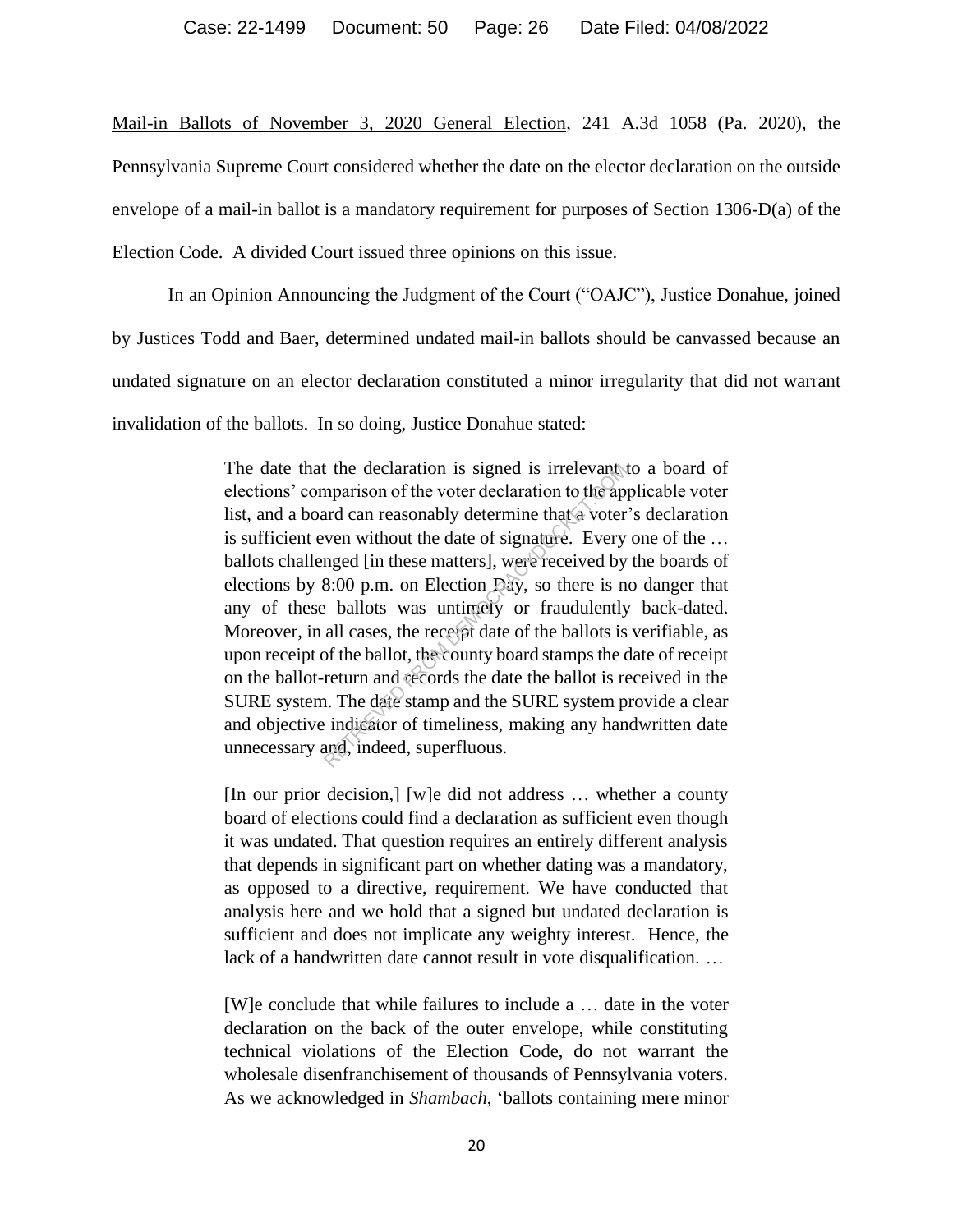irregularities should only be stricken for compelling reasons.' *Shambach*, 845 A.2d at 799; *see also Appeal of Gallagher*, 351 Pa. 451, 41 A.2d 630, 632 (1945) ("[T]he power to throw out a ballot for minor irregularities ... must be exercised very sparingly and with the idea in mind that either an individual voter or a group of voters are not to be disfranchised at an election except for compelling reasons."). Having found no compelling reasons to do so, we decline to intercede in the counting of the votes at issue in these appeals.

Id. at 1078. Thus, three of the Justices of the Supreme Court determined that the lack of a date on the elector declaration on the outside envelope did not justify invalidation of mail-in ballots.

In contrast, Justice Dougherty, in a concurring and dissenting opinion joined by Chief Justice Saylor and Justice Mundy disagreed concluding, "the statutory language expressly requires that the elector provide [a date]." *Id.* at 1090 (Pa. 2020) (Dougherty, J., concurring and dissenting). Thus, three of the Justices of the Supreme Court determined the lack of a date on the elector declaration on the outside envelope of mail-in ballots rendered those ballots invalid.

However, the seventh Justice of the Supreme Court, Justice Wecht, authored a concurring and dissenting opinion in which he agreed with Justices Dougherty and Mundy and Chief Justice Saylor, that an elector's failure to comply with the date requirement on the elector declaration rendered the mail-in ballots invalid. In so doing, Justice Wecht believed this ruling, which announced a new rule of law, should only be applied prospectively so that the undated mail-in ballots would be canvassed in the November 2020 election, but they would not be counted in future elections. To that end, Justice Wecht opined: te]." *Id.* at 1090 (Pa. 2020) (Dougherty, J.<br>of the Supreme Court determined the la<br>welope of mail-in ballots rendered those<br>h Justice of the Supreme Court, Justice W<br>nich he agreed with Justices Dougherty a<br>lure to compl

> I part ways with the conclusion reflected in the [OAJC] … that a voter's failure to comply with the statutory requirement that voters date the voter declaration should be overlooked as a 'minor irregularity.' This requirement is stated in unambiguously mandatory terms, and nothing in the Election Code suggests that the legislature intended that courts should construe its mandatory language as directory. Thus, in future elections, I would treat the date … requirement as mandatory in both particulars, with the omission of [the date] sufficient without more to invalidate the ballot in question. However, under the circumstances in which the issue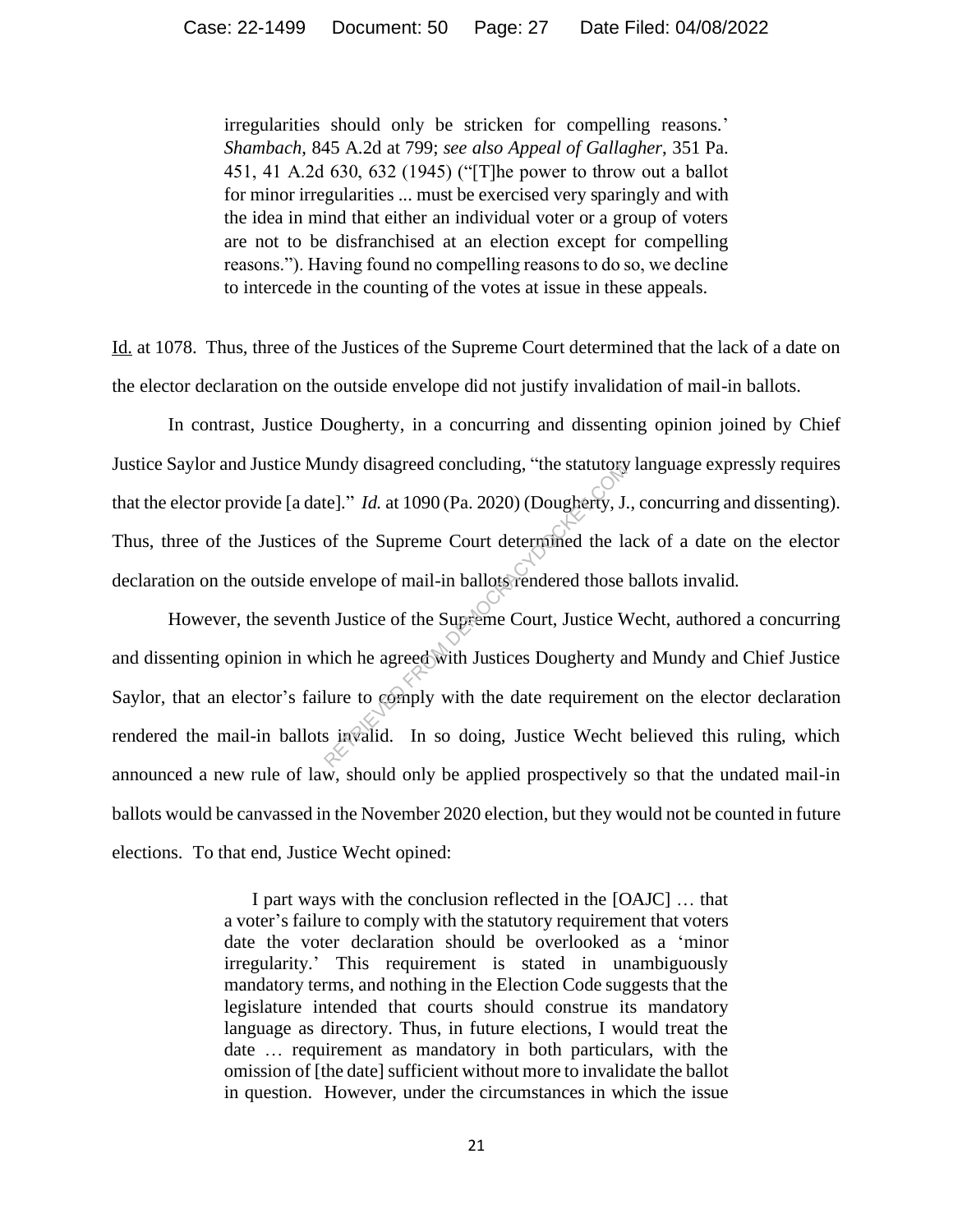has arisen, I would apply my interpretation only prospectively. So despite my reservations about the OAJC's analysis, I concur in its disposition of these consolidated cases. …

The only practical and principled alternative is to read 'shall' as mandatory. Only by doing so may we restore to the legislature the onus for making policy judgments about what requirements are necessary to ensure the security of our elections against fraud and avoid inconsistent application of the law, especially given the certainty of disparate views of what constitute 'minor irregularities' and countervailing 'weighty interests.'

I do not dispute that colorable arguments may be mounted to challenge the necessity of the date requirement, and the OAJC recites just such arguments. But colorable arguments also suggest its importance, as detailed in Judge Brobson's opinion [below] as well as Justice Dougherty's Concurring and Dissenting Opinion. And even to indulge these arguments requires the court to referee a tug of war in which unambiguous statutory language serves as the rope. That reasonable arguments may be mounted for and against a mandatory reading only illustrates precisely why we have no business doing so. e, as detailed in Judge Brobson's opinic<br>ce Dougherty's Concurring and Dissent<br>indulge these arguments requires the cours<br>which unambiguous statutory language<br>asonable arguments may be mounted for<br>eading only illustrates p

Ultimately, I agree with Judge Brobson's description of the greatest risk that arises from questioning the intended effect of mandatory language on a case-by-case basis:

While we realize that our decision in this case means that some votes will not be counted, the decision is grounded in law. It ensures that the votes will not be counted because the votes are invalid as a matter of law. Such adherence to the law ensures equal elections throughout the Commonwealth, on terms set by the General Assembly. The danger to our democracy is not that electors who failed to follow the law in casting their ballots will have their ballots set aside due to their own error; rather, the real danger is leaving it to each county board of election to decide what laws must be followed (mandatory) and what laws are optional (directory), providing a patchwork of unwritten and arbitrary rules that will have some defective ballots counted and others discarded, depending on the county in which a voter resides. Such a patchwork system does not guarantee voters an 'equal' election, particularly where the election involves intercounty and statewide offices. We do not enfranchise voters by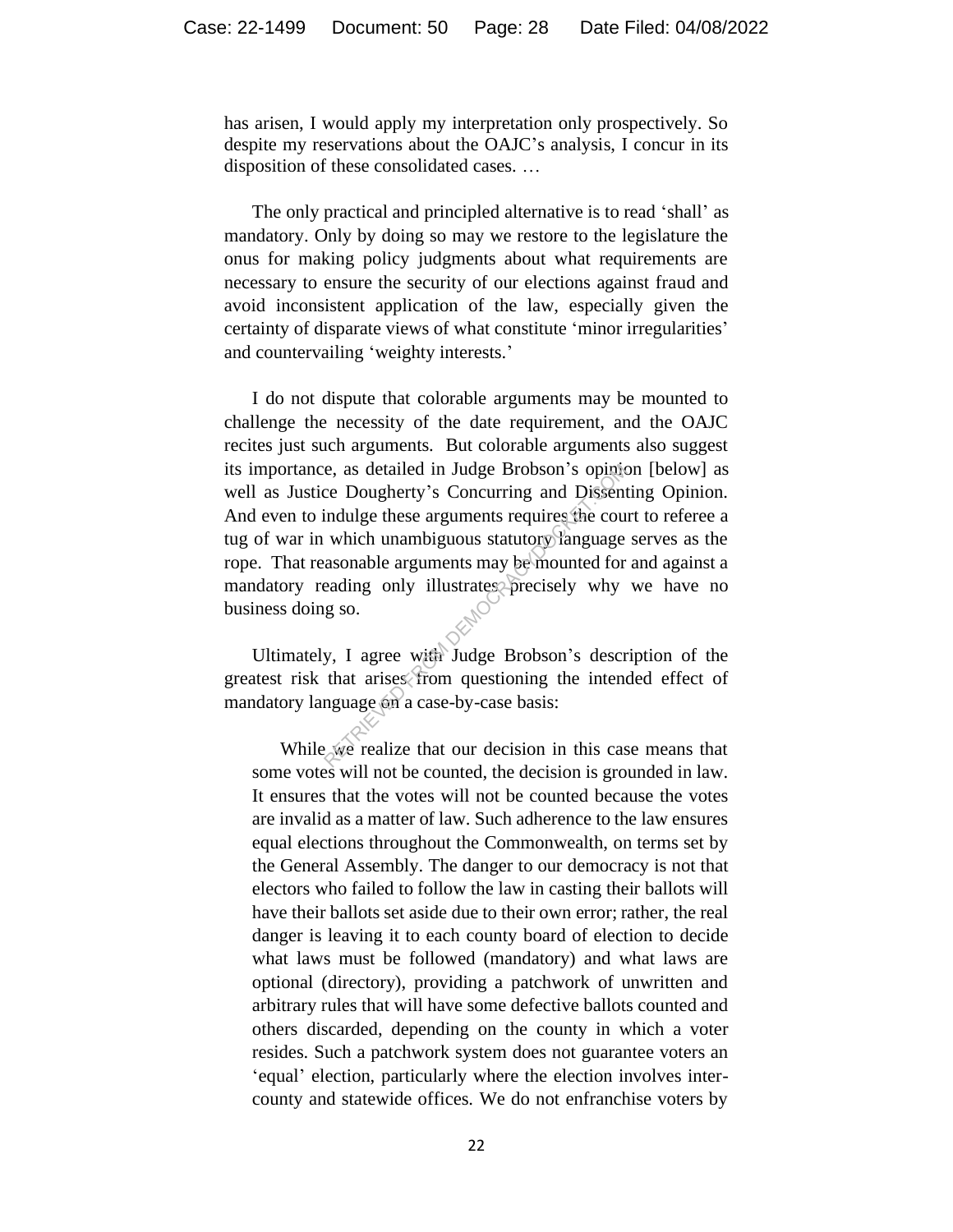absolving them of their responsibility to execute their ballots in accordance with law.

We must prefer the sometimes-unsatisfying clarity of interpreting mandatory language as such over the burden of seeking The Good in its subtext. Substantive perfection is the ever-elusive concern of the legislature. Ours must be consistency of interpretive method without fear or favor, a goal that recedes each time a court takes liberties with statutory language in furtherance of salutary abstractions. Because the OAJC favors a more intrusive and ambitious inquiry, I respectfully dissent.

But just because I disagree with the OAJC's interpretation of the date … requirement does not inexorably lead me to the conclusion that the votes at issue in this case must be disqualified. While it is axiomatic that *ignorantia legis neminem excusat* (ignorance of the law excuses no one), this Court may elect to apply only prospectively a ruling that overturns pre-existing law or issues a ruling of first impression not foreshadowed by existing law. Indeed, we have done so in at least one case under the Election Code. In *Appeal of Zentner* [626 A.2d 146 (Pa. 1994)], we confronted a statute governing candidates' obligation to submit statements of financial interests by a time certain that had been revised specifically to correct our previously fluid interpretations of the predecessor statute. We were forced to consider whether our newly strict construal of the revised statute should result in the invalidation of entire ballots already cast because they included one or more candidates who had failed to satisfy the statutory disclosures. We held, as the legislature clearly intended, that a candidate's 'failure to file the requisite financial interests statement within the prescribed time shall be fatal to a candidacy.' But we also concluded that to 'void the results of an election where all candidates were submitted to the voters, with late but nonetheless filed financial statements which left adequate time for study by the electorate, would be an unnecessary disenfranchisement.' Thus we determined that our holding should apply prospectively but not to the election at issue. is *i gnorantia legis neminem excusat* (igh no one), this Court may elect to a ruling that overturns pre-existing lavel impression not foreshadowed by existing e so in at least one case under the Electement [626 A.2d 146 (

It goes without saying that 2020 has been an historically tumultuous year. In October of 2019, the legislature enacted Act 77, introducing no-excuse mail-in voting with no inkling that a looming pandemic would motivate millions of people to avail themselves of the opportunity to cast their ballots from home in the very first year that the law applied. Soon thereafter, Act 12, introduced and enacted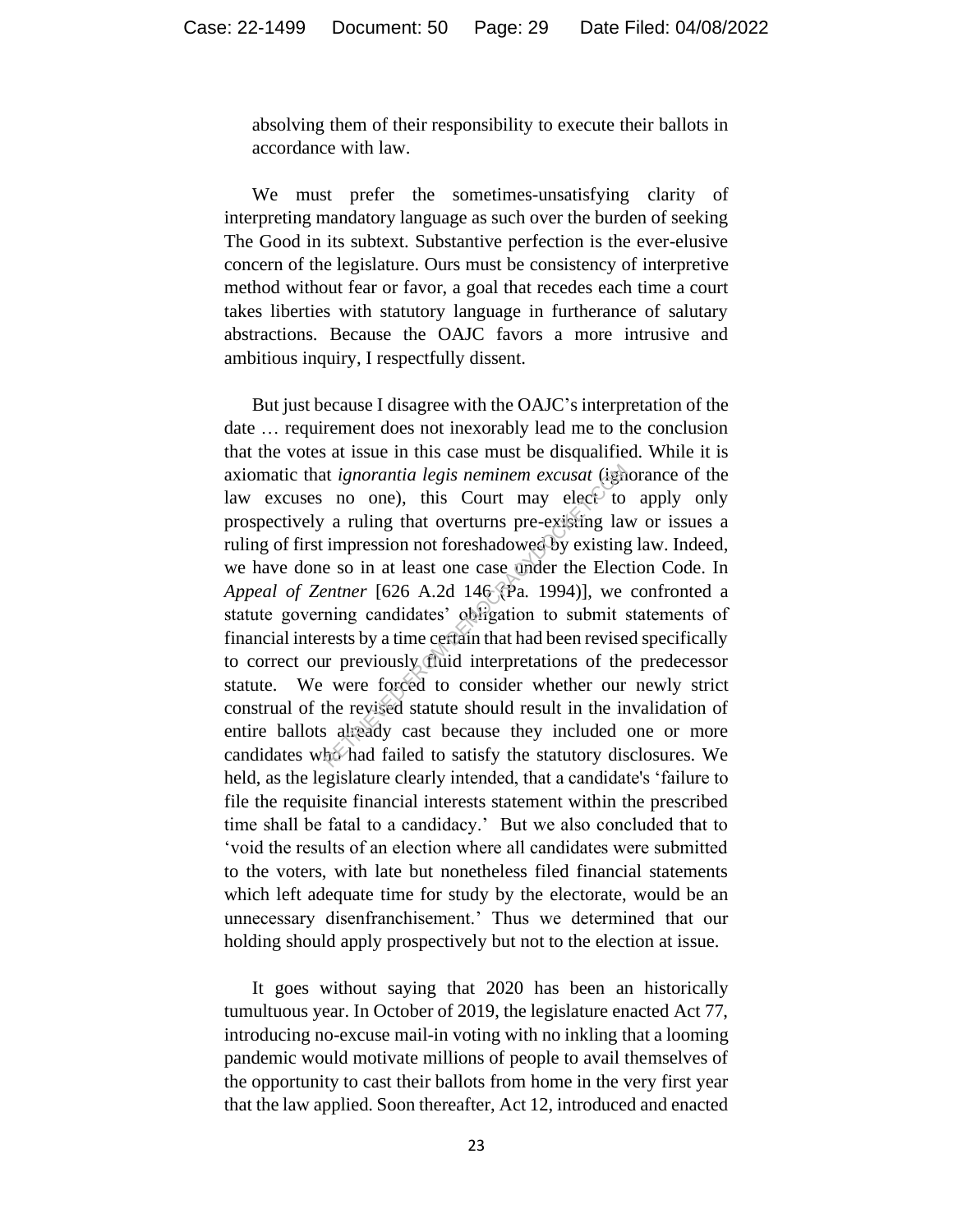with unprecedented alacrity in response to the pandemic, further amended the Election Code to address emergent concerns prompted by the looming public health crisis. While aspects of the new provisions that are relevant to this case were not wholly novel to the Code, as such—for example, the provisions that authorized noexcuse mail-in voting by and large just expanded the pool of voters to whom the rules that long had governed absentee balloting applied—the massive expansion of mail-in voting nonetheless presented tremendous challenges to everyone involved in the administration of elections, from local poll workers to the Secretary of the Commonwealth. Importantly, it transformed the incentives of probing the mail-in balloting provisions for vulnerabilities in furtherance of invalidating votes. For the first time, a successful challenge arising from a given technical violation of statutory requirements might result in the invalidation of many thousands of no-excuse mail-in ballots rather than scores or hundreds of absentee ballots.

In advance of the 2020 election, neither this Court nor the Commonwealth Court had occasion to issue a precedential ruling directly implicating the fill out, date and sign requirement. Moreover, as the OAJC highlights in multiple connections, the Secretary issued confusing, even contradictory guidance on the subject. Thus, local election officials and voters alike lacked clear information regarding the consequence of, e.g., failing to handwrite one's address on an envelope that already contained preprinted text with that exact address or record the date beside the voter's declaration signature. il-in ballots rather than scores or hundred<br>ce of the 2020 election, neither this C<br>lth Court had occasion to issue a prece-<br>licating the fill out. date and sign<br>s the OAJC highlights in multiple con-<br>ued confusing, even c

I have returned throughout this opinion to our decision in *PDP*, and I do so once more. I maintained in that case that the Election Code should be interpreted with unstinting fidelity to its terms, and that election officials should disqualify ballots that do not comply with unambiguous statutory requirements, when determining noncompliance requires no exercise of subjective judgment by election officials. The date requirement here presents such a case. But I also emphasized that disqualification is appropriate '[s]o long as the Secretary and county boards of elections provide electors with adequate instructions for completing the declaration of the elector including conspicuous warnings regarding the consequences for failing strictly to adhere' to those requirements. I cannot say with any confidence that even diligent electors were adequately informed as to what was required to avoid the consequence of disqualification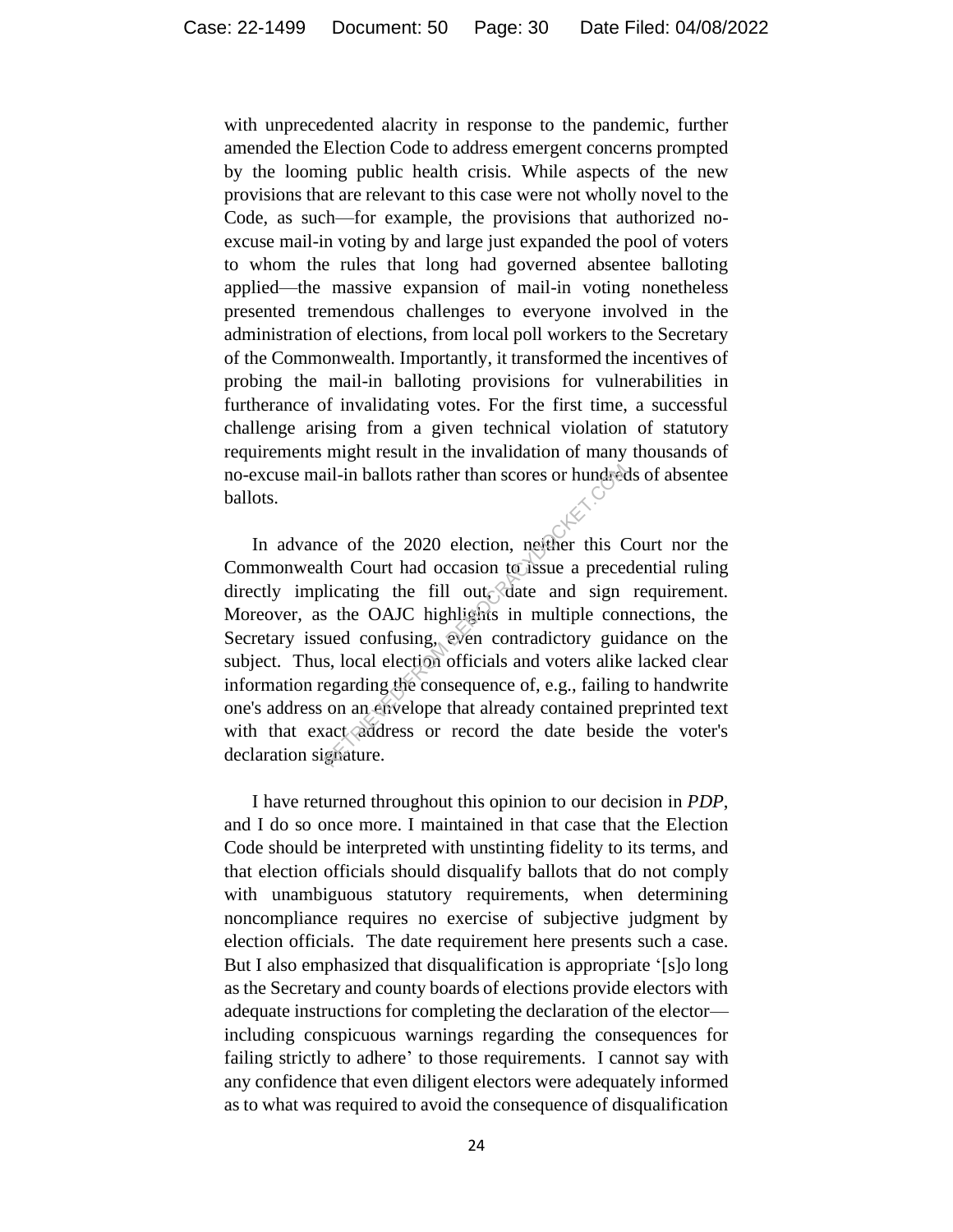in this case. As in *Zentner*, it would be unfair to punish voters for the incidents of systemic growing pains.

In case after case involving the Election Code, especially this year, we have been reminded how important it is that the General Assembly provide unambiguous guidance for the administration of the election process. But it is imperative that we recognize when the legislature has done precisely that, and resolve not to question the legislature's chosen language when it has done so. And perhaps it is a silver lining that many of the problems that we have encountered this year, in which a substantially overhauled electoral system has been forced to make its maiden run in stormy seas, are now clear enough that the legislature and Department of State have notice of what statutory refinements are most needful. It is my sincere hope that the General Assembly sees fit to refine and clarify the Election Code scrupulously in the light of lived experience. In particular, because this is the second time this Court has been called upon to address the declaration requirement, it seems clear that the General Assembly might clarify and streamline the form and function of the declaration, perhaps prescribing its form to advance clarity and uniformity across the Commonwealth. Nously in the light of lived experiencestis the second time this Court has been c<br>eclaration requirement, it seems elear than<br>ght clarify and streamline the form and fi<br>perhaps prescribing its form to advance<br>ross the Comm

*Id.* at 1079-89 (Wecht, J., concurring and dissenting) (footnotes omitted) (emphasis added). As a result, the majority of the Justices of the Supreme Court held that Section 1306-D(a) of the Election Code requires that the elector declaration on the outside envelope be dated and the failure to include a date rendered undated ballots invalid.

In interpreting the Supreme Court's decision in In re Canvass of Absentee and Mail-in Ballots of November 3, 2020 General Election, the Department of State, through its Deputy Secretary of Elections and Commissions, issued the following guidance (with emphasis added):

> Since the Municipal Primary on May 18, [2021] the department has seen several news articles suggesting that some counties are continuing to accept and count ballots that do not contain … a date on the voter's declaration.

> As you know, the department updated the content and the instructions on the declaration envelope to ensure that voters know they must sign and date the envelope for their ballot to be counted. Furthermore, our updated guidance is consistent with the Supreme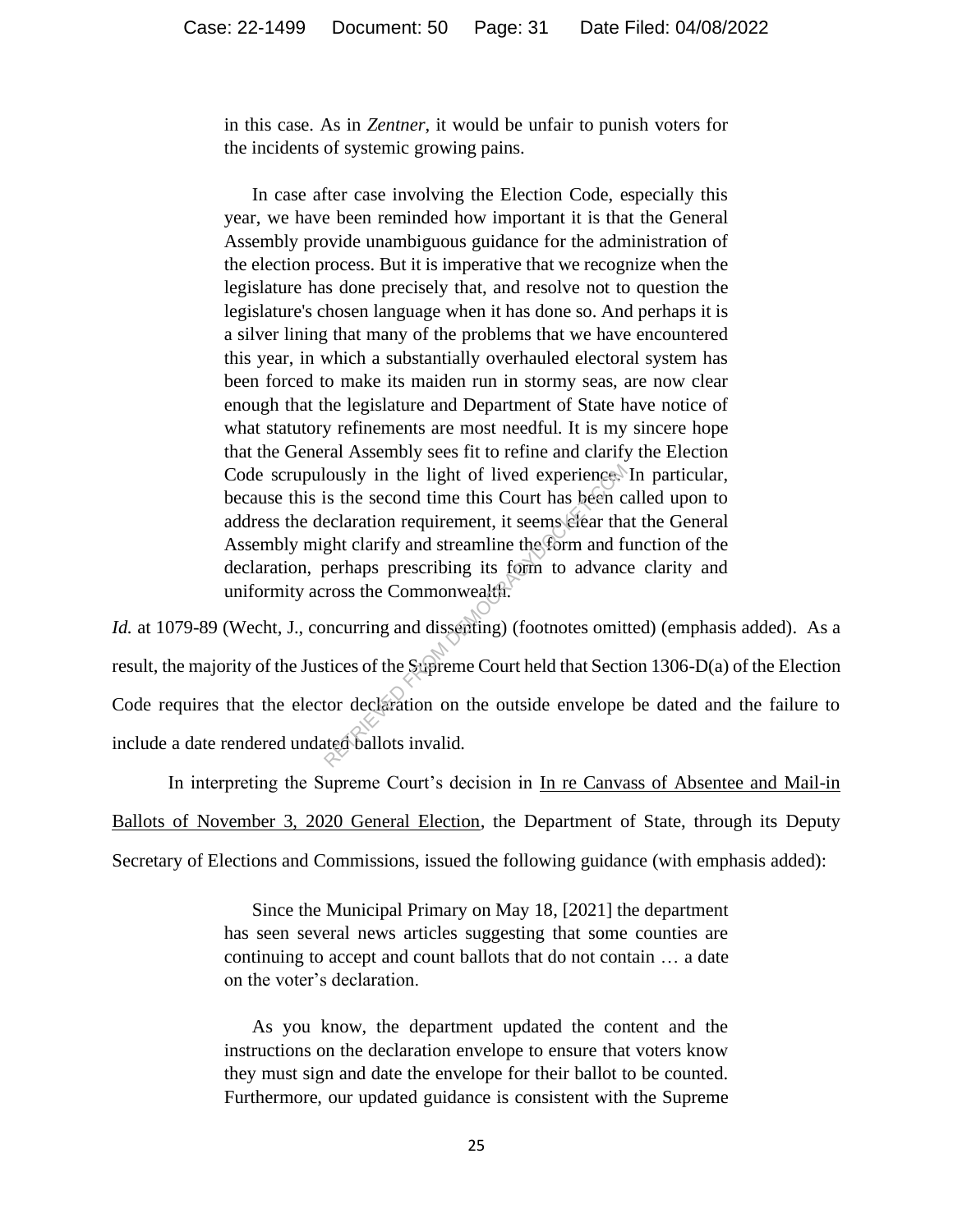Court's ruling last September in *In Re: Canvass of Absentee and Mail-in Ballots of November 3, 2020 General Election*, wherein the Court held that in future elections a voter's declaration envelope must be … dated for the ballot to count. Though we share your desire to prevent the disenfranchisement of any voter, particularly when it occurs because of a voter's inadvertent error, we must strongly urge all counties to abide by the Court's interpretation of this statutory requirement.

We also believe that it is prudent to again remind you of our previous clarification of 10/25/2020. As noted in that communication, there is no basis to reject a ballot for putting the 'wrong' date on the envelope, nor is the date written used to determine the eligibility of the voter. You should process these ballots normally.

See Ex. A. This guidance from the Department of State is consistent with the Supreme Court's precedent.

Under Pennsylvania law, and given the determination by the Commonwealth Court, review of which was declined by the Pennsylvania Supreme Court, in the state court challenges to the ballots at issue, under both Pennsylvania statutory law and administrative guidance, failure to sign and date the ballot-return envelope is an unambiguous statutory requirement, and the failure to affix a date as required disqualifies the ballot from consideration. Thus, the District Court's conclusion is consistent with existing state law and no error is present that Plaintiffs' can point to support their position to overturn the District Court's determination in this matter. From the Department of State is consistent<br>
law, and given the determination by the C<br>
the Pennsylvania Suppreme Court, in the<br>
rennsylvania Suppreme Court, in the<br>
rennsylvania Suppreme Court, in the<br>
rennsylvania Supprem

Although it is beyond dispute that "voting is of the most fundamental significance under our constitutional structure ... [i]t does not follow … that the right to vote in any manner and the right to associate for political purposes through the ballot are absolute." Burdick v. Takushi, 504 U.S. 428 (1992) (citations omitted). In fact, the Constitution itself provides that states may prescribe the "Times, Places and Manner of holding Elections" and the United States Supreme Court has recognized that states retain the power to regulate their elections. Id.; see also Siegel v.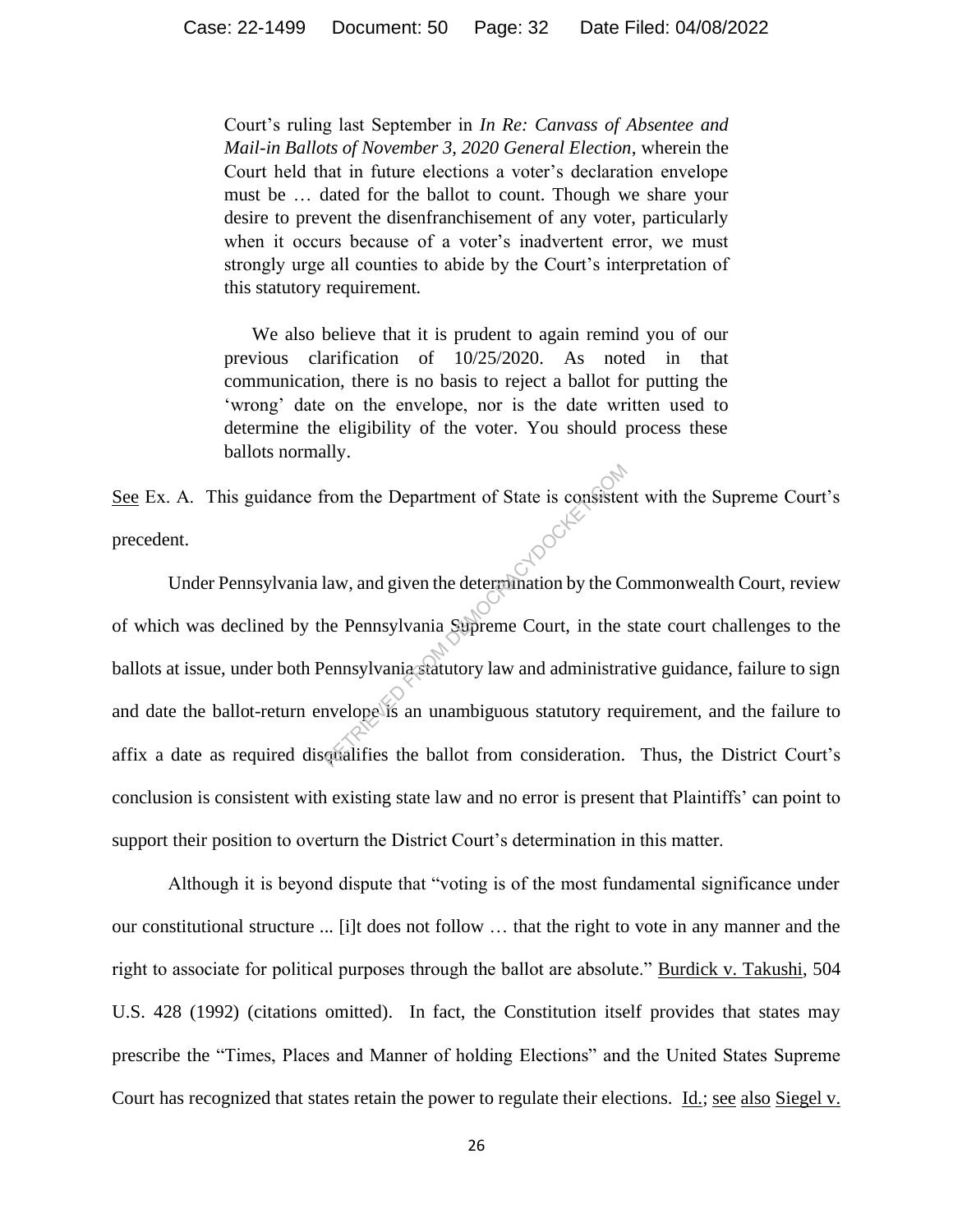Lepore, 234 F.3d 1163, 1179–80 (11th Cir. 2000); Art. I, § 4, cl. 1 of the Constitution. As the United States Supreme Court noted in Burdick, "[c]ommon sense, as well as constitutional law, compels the conclusion that government must play an active role in structuring elections; 'as a practical matter, there must be a substantial regulation of elections if they are to be fair and honest and if some sort of order, rather than chaos, is to accompany the democratic processes.' " 504 U.S. at 433 (quoting Storer v. Brown, 415 U.S. 724, 730 (1974)).

It is also well-settled that all election laws result in the imposition of a burden on voters. Id. As a result, not every election law will be subjected to strict scrutiny by the courts. Id.; see also Anderson v. Celebrezze, 460 U.S. 780, 788, 103 S.Ct. 1564, 1569–70, 75 L.Ed.2d 547 (1983). In Anderson, the United States Supreme Court established that a court considering a challenge to a state election law must instead weigh the character and magnitude of the asserted injury to the rights protected by the First and Fourteenth Amendments that the plaintiff seeks to vindicate. It must then identify and evaluate the precise interests put forward by the State as justifications forth burden imposed by its rule. "In passing judgment, the Court must consider the extent to which those interests make it necessary to burden the plaintiff's rights." Id. at 789.  $(460 \text{ U.S. } / 80, / 88, 103 \text{ S.C.t. } 1564, 1564)$ <br>tes Supreme Court established that a courted weigh the character and magnitude<br>and Fourteenth Americanness that the plate the precise interests put forward by the "In passin

Whether an election law is subject to strict scrutiny or some lesser standard of review depends upon the extent to which the law burdens a plaintiff's First and Fourteenth Amendment rights. Burdick, 504 U.S. at 434. If the election law imposes a "severe" restriction on a plaintiff's First and Fourteenth Amendment rights, the election law must be "narrowly drawn to advance a state interest of compelling importance." Id. (citing Norman v. Reed, 502 U.S. 279, 289 (1992)). If the election law imposes "reasonable, nondiscriminatory restrictions" upon the plaintiff's First and Fourteenth Amendment rights, the "State's important regulatory interests are generally sufficient to justify" the restrictions imposed by the election law. Id. (citing Anderson, 460 U.S.)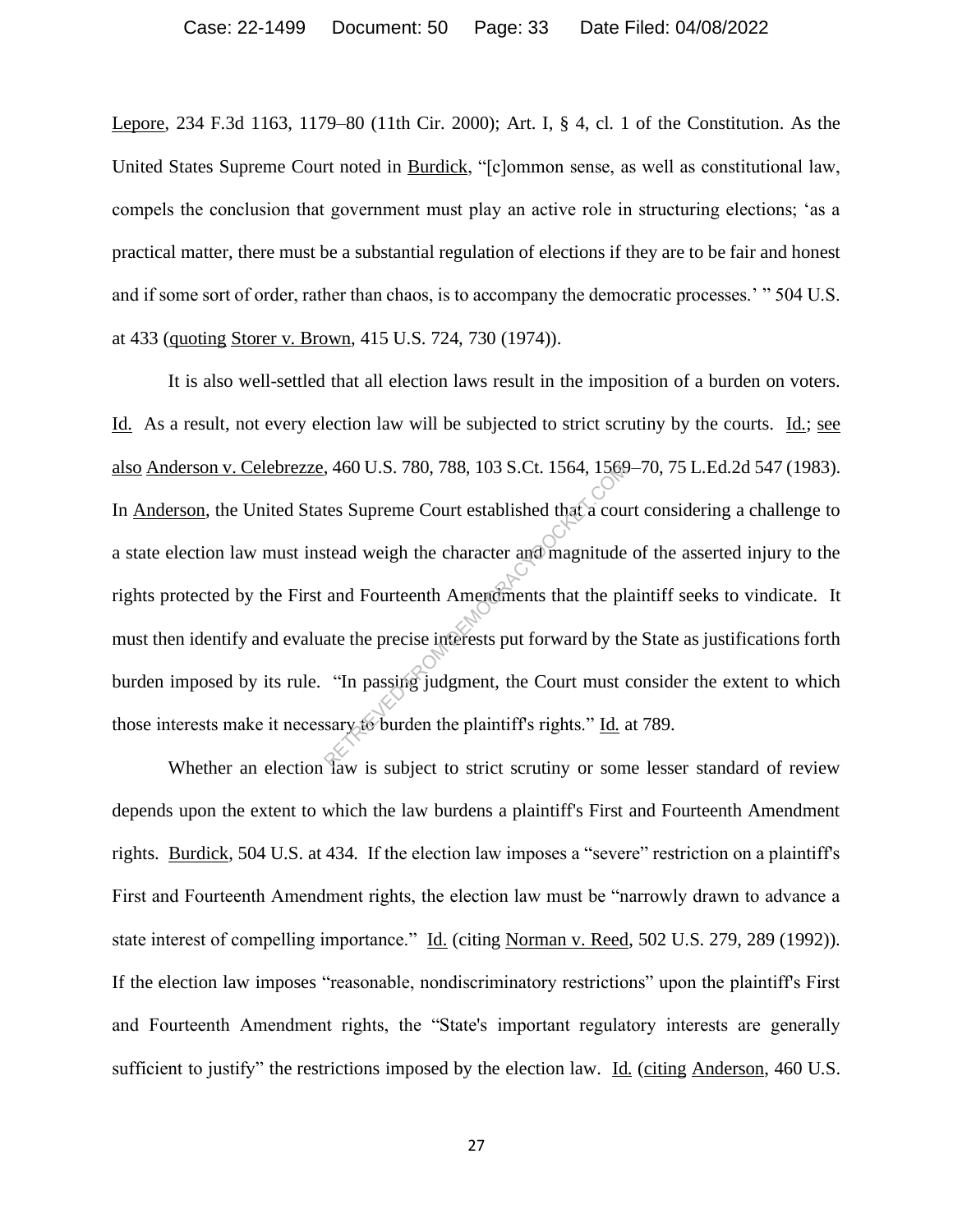at 788, 103 S.Ct. at 1569–70); accord McIntyre v. Ohio Elections Comm'n, 514 U.S. 334, 345, 115 S.Ct. 1511, 1518, 131 L.Ed.2d 426 (1995) (applying strict scrutiny to election law which directly regulated free speech and which did not merely control the "mechanics of the electoral process"); Rosario v. Rockefeller, 410 U.S. 752 (1973); Green Party v. Weiner, 216 F.Supp.2d 176, 187 (S.D.N.Y.2002) (finding that lesser standard of review applied to election law which mandated that primaries for certain parties would be conducted on paper ballots rather than voting machines because law only regulated the "mechanics" of the election).

Here, where Pennsylvania's Election Code imposes only "reasonable, nondiscriminatory" restrictions upon the right to vote, strict scrutiny is not required, a showing that there are important regulatory interests which justify the limited restrictions imposed, a violation of First and Fourteenth Amendment rights will not lie. A review of U.S. Supreme Court precedent supports this conclusion. vote, strict scrutiny is not required, a sheap<br>justify the limited restrictions imposed<br>the will not lie. A review of U.S. Suprements<br>will not lie. A review of U.S. Suprements<br>dick, the plaintiff was a registered vote<br>of t

To that end, in Burdick, the plaintiff was a registered voter who challenged Hawaii's prohibition of allowing voters to vote for write-in candidates in primary or general elections. 504 U.S. at 430. Burdick claimed Hawaii's ban on write-in voting violated his First Amendment right of expression and association and asked the district court to enter a preliminary injunction ordering the state to permit and count write-in votes in the general election. The Ninth Circuit Court of Appeals held, although Hawaii's ban on write-in voting placed some restrictions on Burdick's right to vote, the restriction was justified in light of Hawaii's broad powers to regulate elections and the specific interests advanced by the state. Id. Burdick appealed to the United States Supreme Court, which agreed with the Ninth Circuit Court of Appeals. Id.

The United States Supreme Court recognized Hawaii's election law did have an impact on Burdick's right to vote; however, the Court found that the ban on write-in voting did not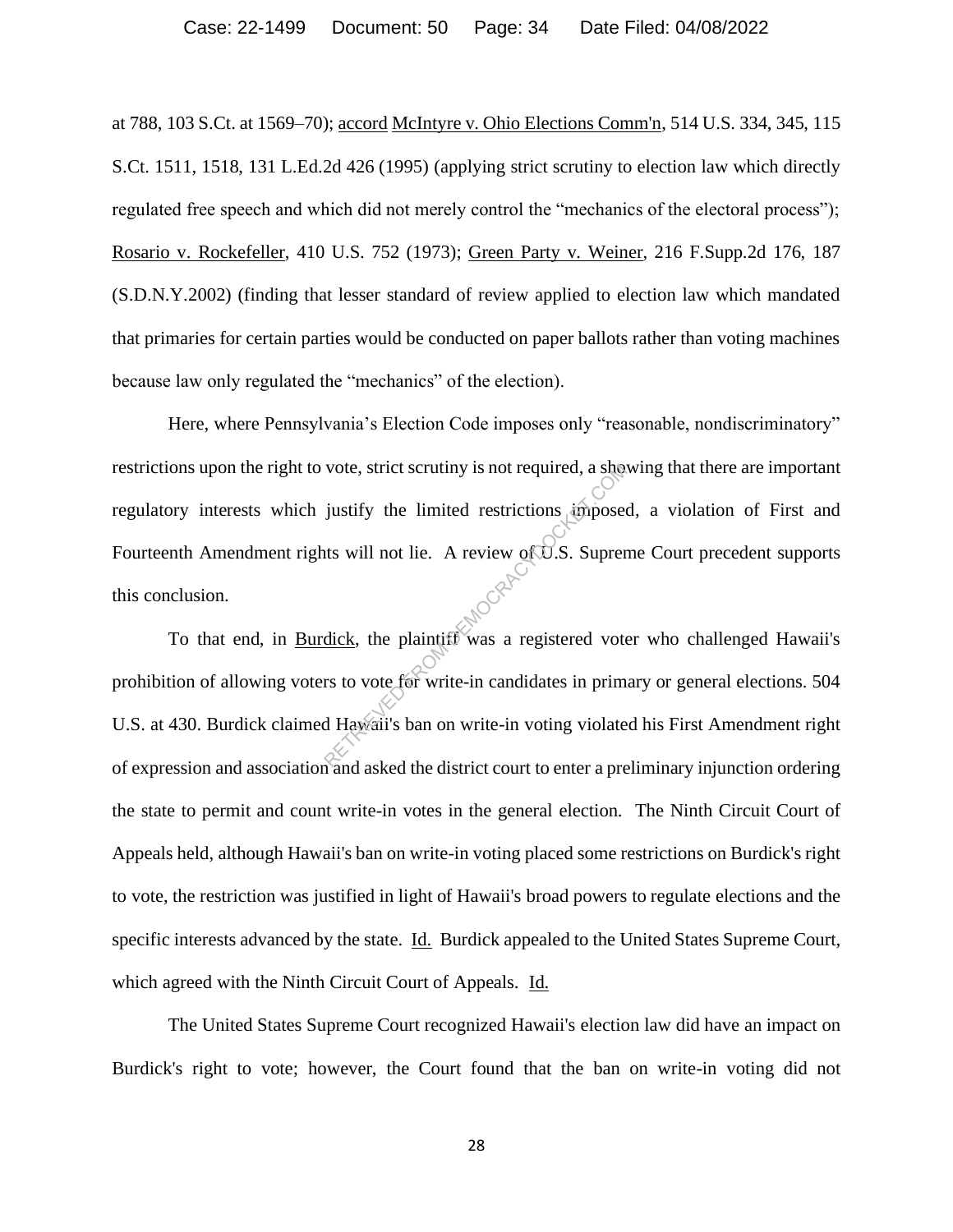unconstitutionally limit the right of voters to have candidates of their choice placed on the ballot. Id. at 434. In finding that Hawaii's system provided easy access to ballots and that any burden on voters was limited to those voters who chose their candidate days before the election, the Court in Burdick noted that it gave little weight to the interest a voter may have in "making a later rather than an early decision to seek independent ballot status." Id. at 437. In affirming the Ninth Circuit's decision vacating the injunction, the Burdick Court concluded that "[r]easonable regulation of elections does not require voters to espouse positions that they do not support; it does require them to act in a timely fashion if they wish to express their views in the voting booth." Id.

Similarly, in Rosario, the United States Supreme Court upheld another state election law which imposed a deadline by which voters were required to enroll in a political party in order to vote in a subsequent election. In holding that a New York election law did not constitute a ban on the voters' freedom of association under the First Amendment, the Rosario Court emphasized that the statute did not "absolutely disenfranchise the class to which the petitioners belong ... [r]ather, the statute merely imposed a time deadline on their enrollment, which they had to meet in order to participate in the next primary." Id. at 757. Experime Court upher<br>y which voters were required to enroll in<br>i. In holding that a New York election land<br>intion under the First Amendment, the <u>Rc</u><br>ly disenfranchise the class to which the p<br>time deadline on their enrol

The Court distinguished the limited restrictions on petitioners' right to vote imposed by the law in those cases from cases in which where a state's election laws "totally denied the electoral franchise to a particular class or residents, and there was no way in which the members of that class could have made themselves eligible to vote." Id. (referring to Carrington v. Rash, 380 U.S. 89 (1965) (where the Texas constitution prohibited all servicemen from voting regardless of the length of residence in the state); Kramer v. Union Free Sch. Dist. No. 15, 395 U.S. 621 (1969) (state law prohibited residents who were not parents or property owners from participating in school board elections); Cipriano v. City of Houma, 395 U.S. 701 (1969) (state law prohibited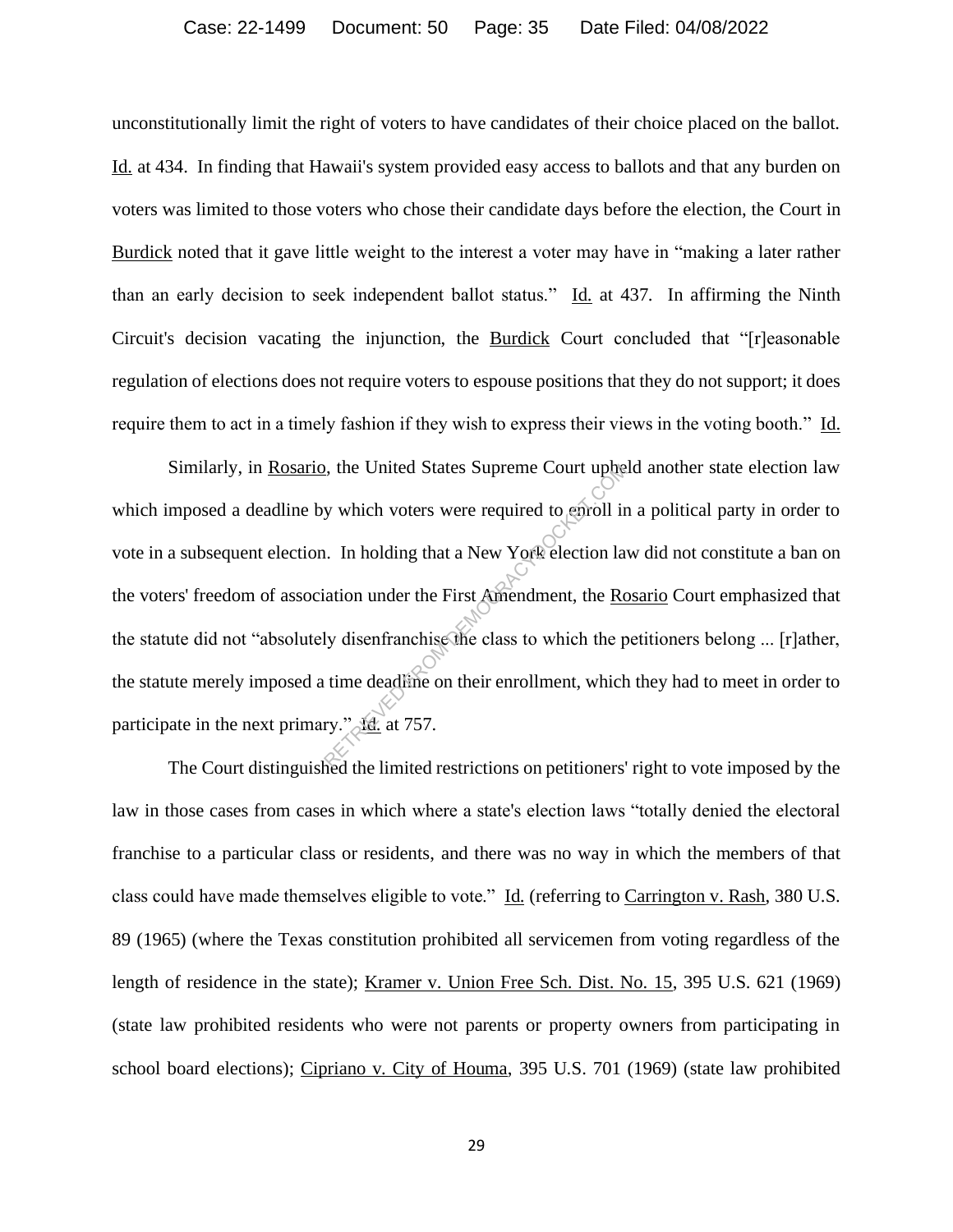residents who were not property owners from voting in bond elections); Evans v. Cornman, 398 U.S. 419 (1970) (state law prohibited residents of a national facility located in the state from voting in any election)).

Since the voters could have enrolled in a party before the deadline in time to vote in the next election, the Rosario Court held that the deadline imposed by the state did not constitute a ban on the voters' First Amendment freedoms but was merely a time limitation on when the voters had to act in order for them to participate in the next election. Id. at 758; see also Friedman (where law does not deny the right to vote to a class of persons, the state had a substantial interest in regulating their elections in order to make the elections "fair and honest" and to ensure that "some sort of order, rather than chaos, is to accompany the democratic processes).

In support of their position, Plaintiffs previously cited Northeast Ohio Coalition for the Homeless v. Husted, 837 F.3d 612 ( $6<sup>th</sup>$  Cir. 2016). There, the Court was faced with a challenge to the requirement under Ohio Law that voters who failed to write their correct address and birthdate on absentee-ballot envelopes would not have their ballot counted. While acknowledging the requirements were small, the Court held that Ohio failed to set forth any justification for mandating technical precision in the address and birthdate fields of the absentee-ballot identification envelope. The Court, however, did note that "combatting voter fraud perpetrated by mail is undeniably a legitimate concern," (citing Purcell v. Gonzalez, 549 U.S. 1, 4 (2006) (per curiam), yet before the District Court, Ohio did not even "offer[ ] combatting voter fraud" as a relevant interest. order to make the elections "fair and hone<br>
os, is to accompany the democratic proce<br>
osition, Plaintiffs previously cited North<br>
3d 612 (6<sup>th</sup> Cir. 2016). There, the Court v<br>
Law that voters who failed to write their<br>
sex

The Court's decision in Northeast Ohio is factually and legally inapposite here. First, both the Commonwealth Court and the Pennsylvania Supreme Court have examined the sufficiency of the date requirement on the ballot-return envelope, and both Courts have conclusively determined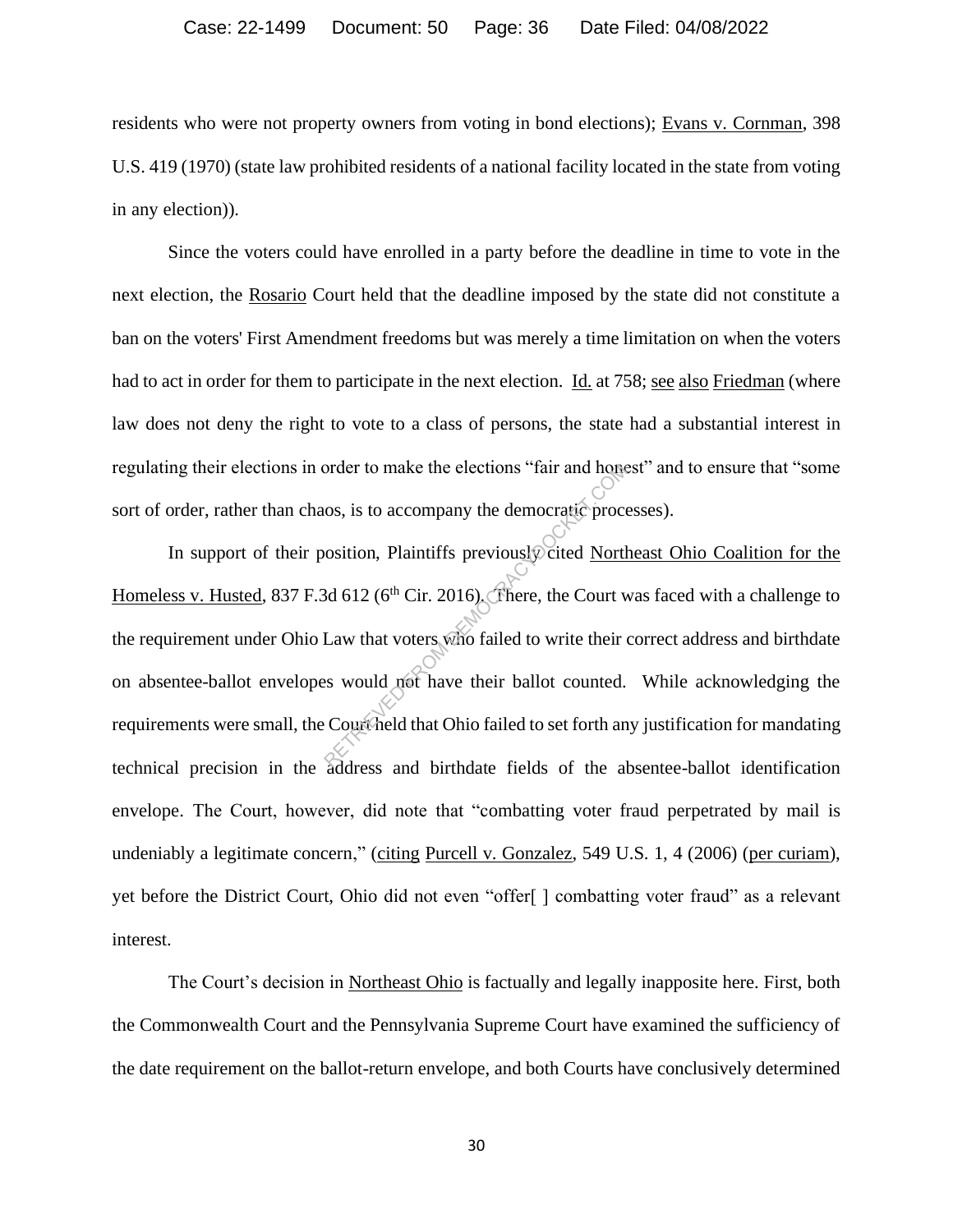#### Case: 22-1499 Document: 50 Page: 37 Date Filed: 04/08/2022

it serves weighty governmental interests. In so doing, and as noted above, the Pennsylvania Supreme Court stated, the date requirement is not a minor irregularity that can be overlooked; instead, it serves "weighty interests," including fraud prevention, and is mandatory. As such, the absence of a date on the ballot-return envelope is not a minor defect. In re Canvass, see also In re Morrison-Wesley, 946 A.2d 789, 795 (Pa. Cmwlth. 2008) ("[t]he date is essential to determine the validity of the signature").

Likewise, the Commonwealth Court, stating that the Supreme Court's rationale contained in the concurring and dissenting opinion authored by Justice Dougherty in In re Canvass was persuasive, concluded the date requirement was a material requisite under the Election Code because it justified weighty interests, Ritter v. Lehigh County Board of Elections, 2022 WL 16577 (Pa. Cmwlth. 2022), at \*9, and the Pennsylvania Supreme Court denied review of this determination. Mate requirement was a material requision<br>Interests, <u>Ritter v. Lehigh County Board com</u><br>Supreme Compare Compare of the Pennsylvania, of ensuring a fair and honest<br>ted to address this concern is miniscule and the person fr

 Thus, the interest, as determined by both the Pennsylvania Supreme Court and the Commonwealth Court of Pennsylvania, of ensuring a fair and honest election, and the manner in which Pennsylvania has elected to address this concern is miniscule and purely mechanical, passes muster under the Burdick/Anderson framework. As a result, the burden placed upon mail-in voters under Pennsylvania Law does not constitute a violation of the Materiality Provision.

#### **CONCLUSION**

Based on the foregoing, and review of the District Court's Opinion and Order in this matter, it is clear that the District Court's determination is comprehensive, well-supported, and consistent with both federal and state law. Given that no error exists in the District Court's rationale, the Board respectfully requests this Court enter an Order affirming the District Court's grant of Summary Judgment in its favor and against Plaintiffs/Appellants.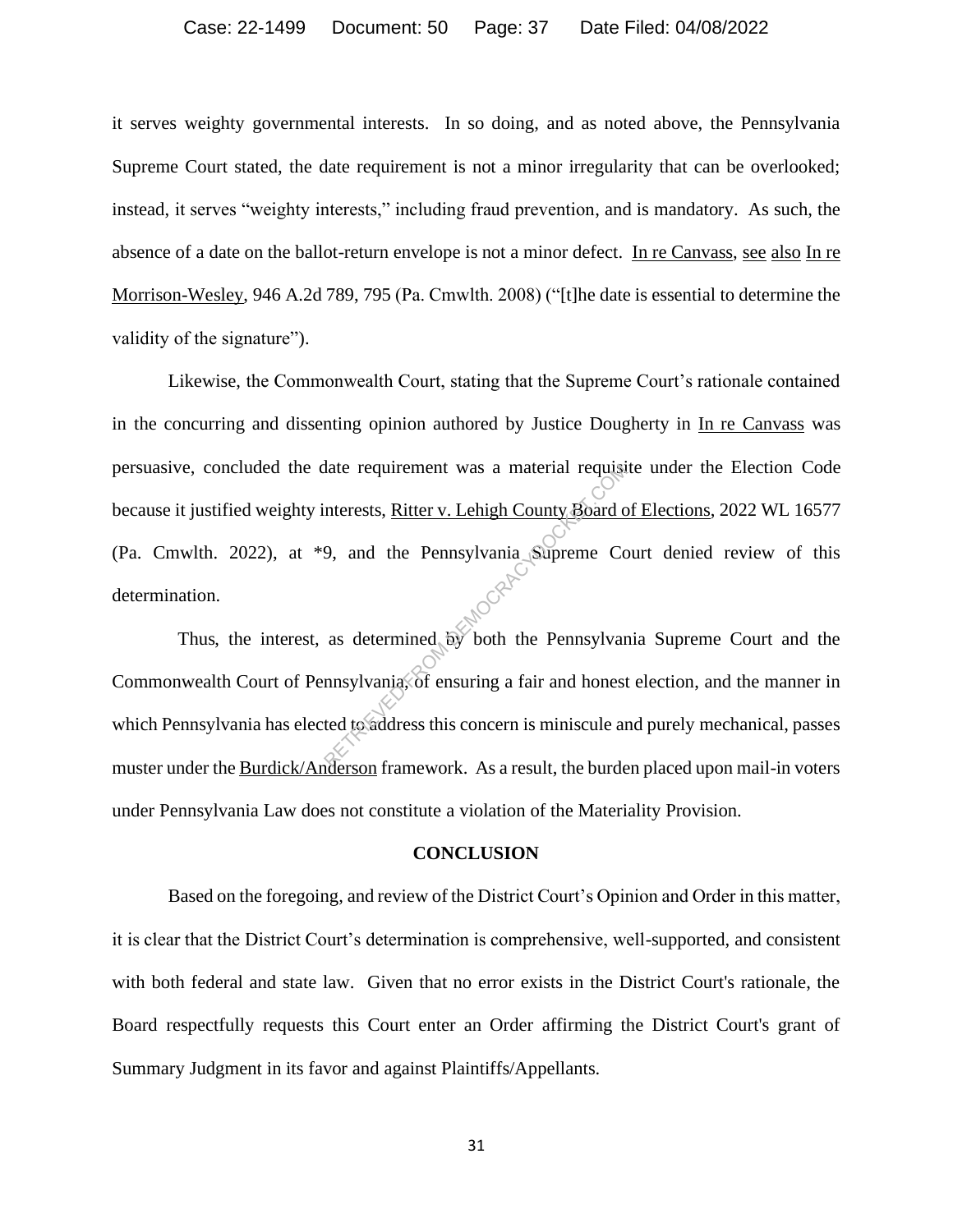Respectfully Submitted,

REPKA MAZIN, LLC

By: *Lucas J. Repka*

Lucas J. Repka, Esq. Pa. ID. No. 93509 108 East Center Street Nazareth, Pennsylvania 18064 Date: <u>April 8, 2022</u> Phone: (610) 365-2670

RETRIEVED FROM DEMOCRACYDOCKET.COM